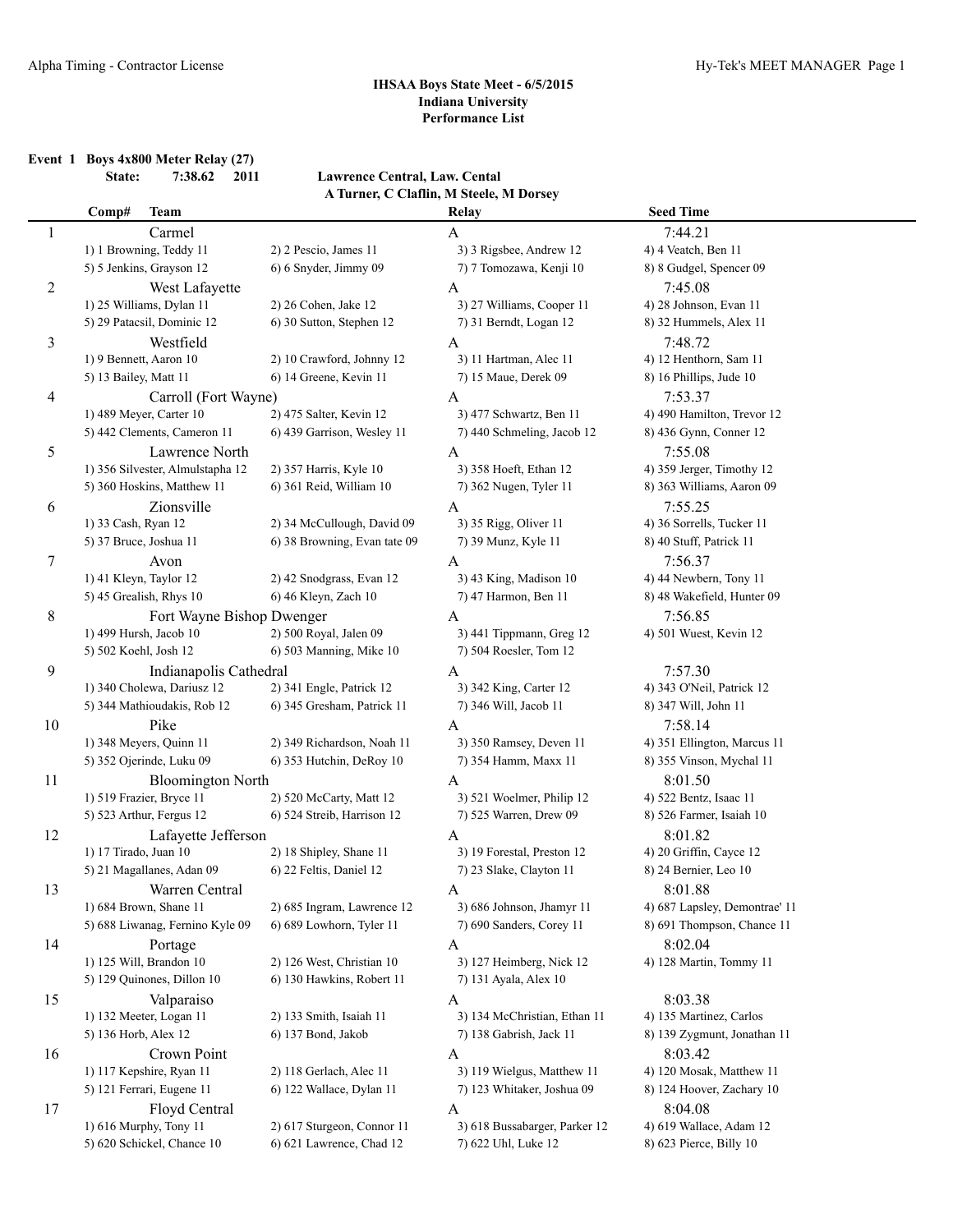# **Event 1 ... (Boys 4x800 Meter Relay (27))**

|    | <b>Team</b><br>Comp#              |                             | Relay                        | <b>Seed Time</b>                |
|----|-----------------------------------|-----------------------------|------------------------------|---------------------------------|
| 18 | Princeton Community               |                             | A                            | 8:05.42                         |
|    | 1) 608 Dzienciol, Philip 11       | 2) 609 Friedman, Lee 09     | 3) 610 Niederhaus, Justin 09 | 4) 611 Niederhaus, Nate 12      |
|    | 5) 612 Pfeil, Seth 12             | 6) 613 Scott, Jaiden 10     | 7) 614 Wagner, Roman 11      | 8) 615 Walker, Desmond 10       |
| 19 | Center Grove                      |                             | $\mathsf{A}$                 | 8:06.93                         |
|    | 1) 700 Rhoten, Noah 10            | 2) 701 Fill, Nathan 11      | 3) 702 Stapleton, Grant 12   | 4) 703 Jones, Christopher 09    |
|    | 5) 704 Miller, Griffin 12         | 6) 705 Ellis, Zach 11       | 7) 706 Libke, Zane 10        |                                 |
| 20 | Churubusco                        |                             | A                            | 8:07.18                         |
|    | 1) 491 Gross, Blake 12            | 2) 492 Eyer, Jacob 10       | 3) 493 Gallmeier, Chance 11  | 4) 494 Turnbow, Alex 12         |
|    | 5) 495 Backman, Ty 12             | 6) 496 Lilmars, Landon 12   | 7) 497 Lilmars, Luke 12      | 8) 498 Geiger, Reed 11          |
| 21 | <b>Evansville Reitz Memorial</b>  |                             | А                            | 8:07.84                         |
|    | 1) 600 Schadler, Nathaniel 11     | 2) 601 Karcher, Austin 12   | 3) 602 Mountain, Mitchell 12 | 4) 603 Rahman, Cole 11          |
|    | 5) 604 Horty, Seth 10             | 6) 605 Schadler, Matthew 09 | 7) 606 Thomas, John Paul 11  | 8) 607 Trice, Maxwell 09        |
| 22 | Penn                              |                             | A                            | 8:08.18                         |
|    | 1) 249 Huth, Hudson 12            | 2) 250 Mader, Jack 12       | 3) 251 Shail, Colton 09      | 4) 252 Blankenbaker, Drayton 12 |
|    | 5) 253 Long, Matthew 09           | 6) 254 Brown, John 11       | 7) 255 Piatt, Chad 09        | 8) 256 Craker, Ryan 12          |
| 23 | South Bend Saint Joseph           |                             | A                            | 8:09.24                         |
|    | 1) 257 Turner, Jacob 12           | 2) 258 Morris, Matt 11      | 3) 259 Radvansky, Grayson 11 | 4) 260 Otiato, Max 11           |
|    | 5) 261 Graham, David 12           | 6) 262 Powers, Andy 10      | 7) 263 Lacopo, Peter 12      | 8) 264 Bradley, Brendan 10      |
| 24 | Greenfield-Central                |                             | A                            | 8:09.36                         |
|    | 1) 692 Bishop, Zachariah 11       | 2) 693 Brand, Nathan 09     | 3) 694 Fletcher, Syrus 12    | 4) 695 LaFord, Jason 12         |
|    | 5) 696 Hembree, Thomas 11         | 6) 697 Hansen, Jacob 10     | 7) 698 Morris, Tyler 10      | 8) 699 Ricks, Spencer 12        |
| 25 | Goshen                            |                             | A                            | 8:09.95                         |
|    | 1) 241 Pillow, Andrew 12          | 2) 242 Ruiz, Christian 12   | 3) 243 Abad, Gerardo 12      | 4) 244 Potter, Colton 11        |
|    | 5) 245 Barahona-Rosales, Jason 09 | 6) 246 Oyer, Zachary 10     | 7) 247 Perez, Juan 11        | 8) 248 Suarez, Irving 10        |
| 26 | <b>Silver Creek</b>               |                             | $\overline{A}$               | 8:18.67                         |
|    | 1) 534 Coots, Tanner 12           | 2) 535 Bottorff, Mathew 10  | 3) 536 Westfall, Andrew 11   | 4) 537 Davidson, Morgan 12      |
|    | 5) 538 Barton, Boone 10           | 6) 539 Poe, Luke 09         | 7) 540 Stephens, Cameron 10  | 8) 541 Couch, Jackson 09        |
| 27 | Edgewood                          |                             | $\mathbf{A}$                 | 8:23.74                         |
|    | 1) 527 Cottingham, Harrison 10    | 2) 528 Kovach, Zach 09      | 3) 529 Aydelott, Denver 10   | 4) 530 Phillips, Hank 12        |
|    | 5) 531 Michael, Alex 10           | 6) 532 McGlothlin, Tyler 10 | 7) 533 Weller, Nathan 11     |                                 |
|    |                                   |                             |                              |                                 |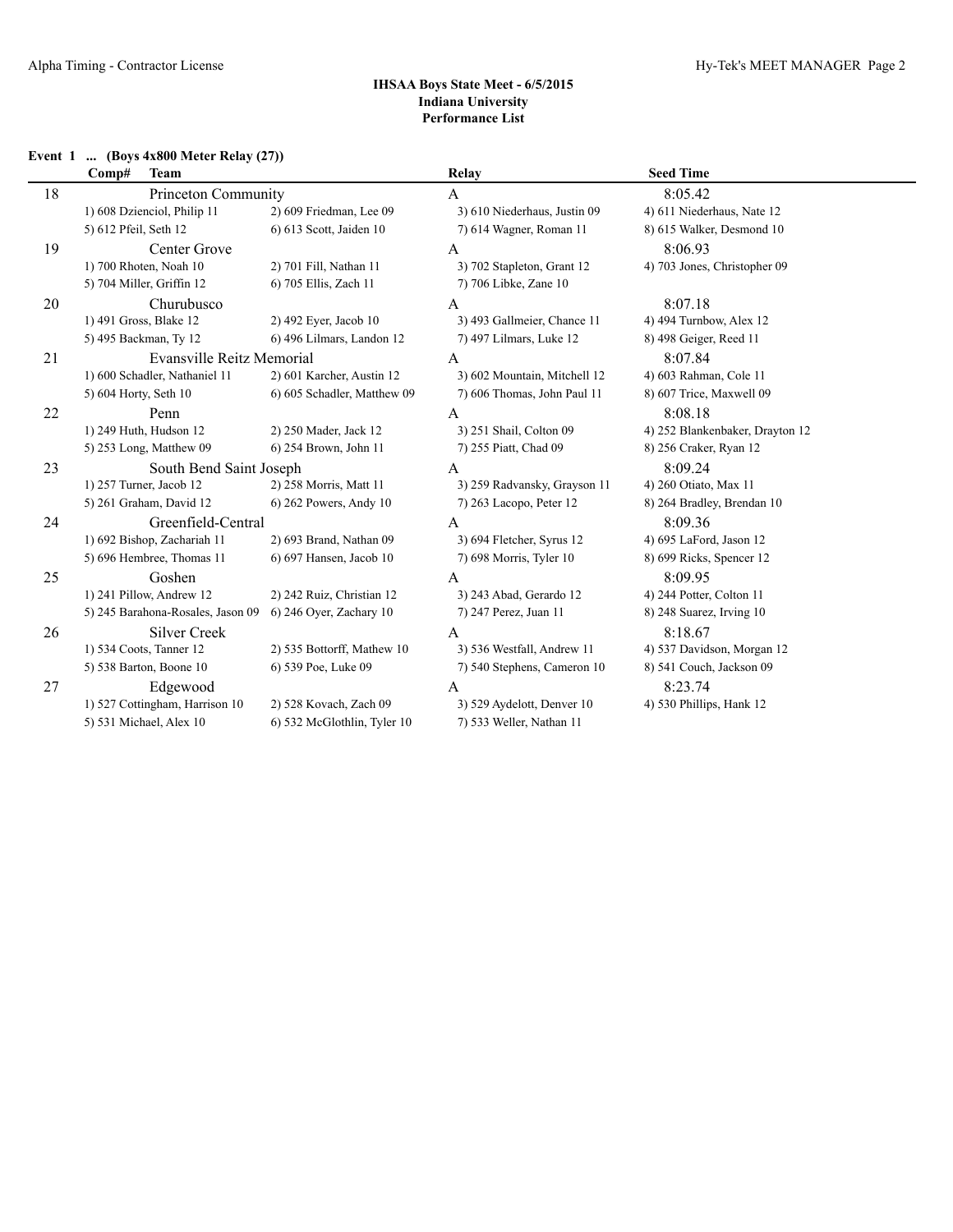**Event 2 Boys 100 Meter Dash (30) Prelims**

|                | State: | 10.31<br>1981      | Jerome Harrison, Jeffersonville |                          |                  |  |
|----------------|--------|--------------------|---------------------------------|--------------------------|------------------|--|
|                | Comp#  | Name               |                                 | Year School              | <b>Seed Time</b> |  |
|                | 364    | Dotson, Malcolm    |                                 | 12 Indpls Cathedral      | 10.67            |  |
| $\overline{2}$ | 267    | Hankerson, John    | 11                              | SB Washington            | 10.72            |  |
| 3              | 266    | Gessinger, Bailey  |                                 | NorthWood                | 10.78            |  |
| 4              | 143    | Honaker, Wess      |                                 | Crown Point              | 10.79            |  |
| 5              | 146    | Adams, Dontae      |                                 | Hammond Gavit            | 10.86            |  |
| 6              | 52     | Snoke, Andrew      |                                 | Plainfield               | 10.86            |  |
| 7              | 50     | Blount, Donnie     | 11                              | McCutcheon               | 10.87            |  |
| 8              | 707    | Thomas, Isaiah     |                                 | Warren Central           | 10.88            |  |
| 9              | 49     | James, Isaac       | 12 <sup>2</sup>                 | Carmel                   | 10.88            |  |
| 10             | 265    | Doyle, David       |                                 | <b>Elkhart Memorial</b>  | 10.93            |  |
| 11             | 433    | Eskridge, D'Wayne  |                                 | Bluffton                 | 10.93            |  |
| 12             | 144    | Sims, Carlton      |                                 | Gary West Side           | 10.96            |  |
| 13             | 432    | Joyner, Kameron    |                                 | 12 FW South Side         | 10.97            |  |
| 14             | 626    | Klingsmith, Gaige  |                                 | Floyd Central            | 10.99            |  |
| 15             | 51     | Ramsey, John       |                                 | Zionsville               | 11.01            |  |
| 16             | 709    | Claiborne, Jawuan  | 10                              | Richmond                 | 11.03            |  |
| 17             | 708    | Phelps, Tyrell     |                                 | Indpls Howe              | 11.04            |  |
| 18             | 365    | Shaw, Jarel        |                                 | 10 Pike                  | 11.04            |  |
| 19             | 366    | Enis, Kiante       | 11                              | Winchester C             | 11.06            |  |
| 20             | 145    | Wesby, Barrie      |                                 | Gary West Side           | 11.07            |  |
| 21             | 625    | Harvey, Elizjah    |                                 | 10 EV Harrison           | 11.07            |  |
| 22             | 269    | Hall, Davendrick   |                                 | South Bend Clay          | 11.07            |  |
| 23             | 148    | Lockridge, Matthew |                                 | Michigan City            | 11.08            |  |
| 24             | 268    | Crumbly, Denottus  | 12                              | SB Washington            | 11.08            |  |
| 25             | 147    | Proctor, Jeff      | 11                              | Munster                  | 11.09            |  |
| 26             | 431    | Becker, Justin     | 09                              | Carroll (Fw)             | 11.17            |  |
| 27             | 543    | Beyers, Levi       | 12                              | Edgewood                 | 11.23            |  |
| 28             | 542    | Wilson, Delvon     |                                 | <b>Bloomington North</b> | 11.27            |  |
| 29             | 544    | Smith, AJ          |                                 | TH North                 | 11.28            |  |
| 30             | 624    | Carr, Jabari       |                                 | 12 EV Harrison           | 11.30            |  |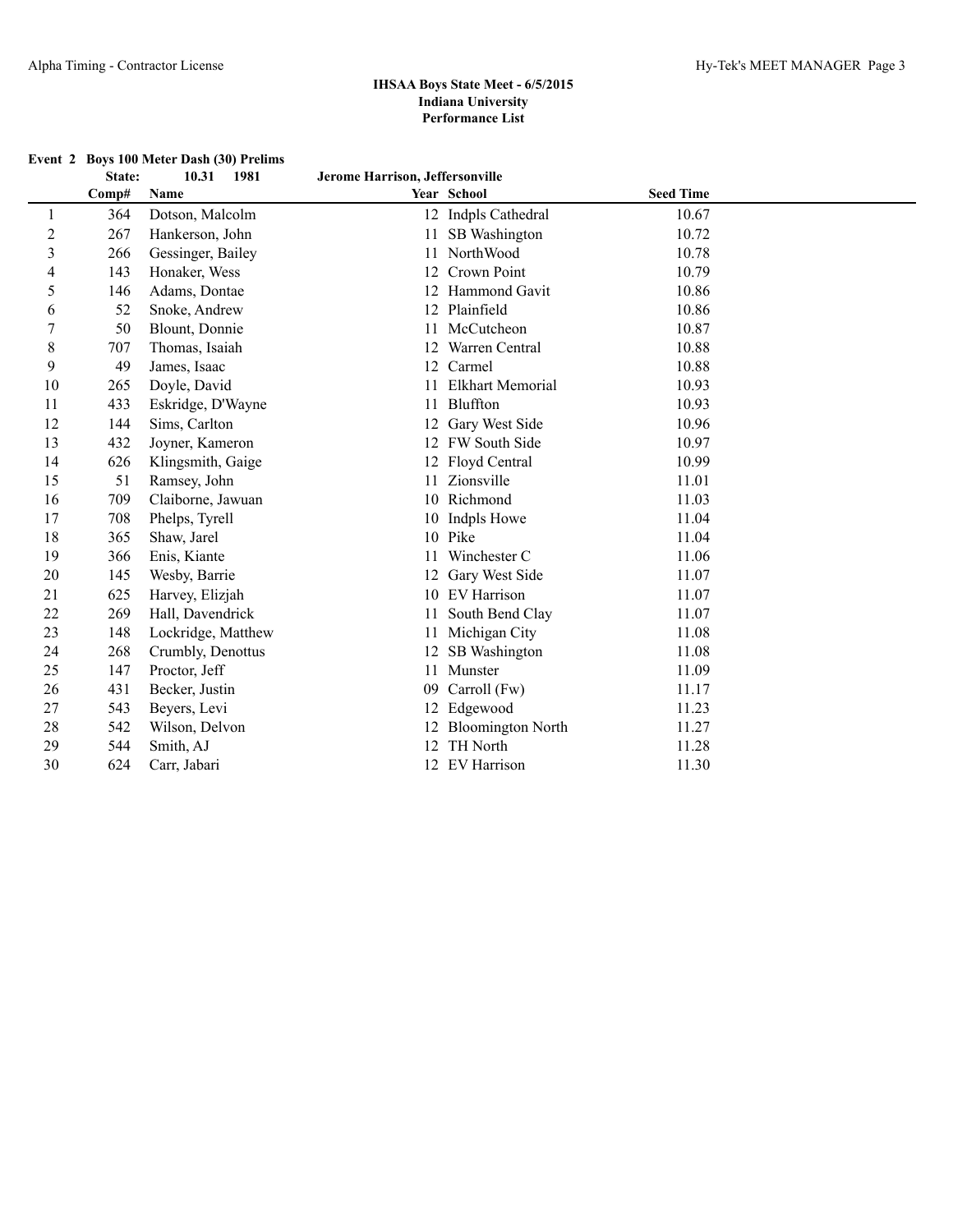| Event 3 Boys 110 Meter Hurdles (27) Prelims |  |
|---------------------------------------------|--|
|                                             |  |

|                | State: | 13.64<br>1976       | Jerry Hill, Arsenal Technical |                          |                  |  |
|----------------|--------|---------------------|-------------------------------|--------------------------|------------------|--|
|                | Comp#  | Name                |                               | Year School              | <b>Seed Time</b> |  |
| 1              | 272    | Cook, Clayton       | 12                            | Wawasee                  | 14.39            |  |
| $\overline{c}$ | 141    | Finley, Daveon      |                               | 10 Portage               | 14.41            |  |
| 3              | 711    | French, De'Shaun    | 11                            | Shelbyville              | 14.45            |  |
| 4              | 140    | Smallwood, Makiyah  |                               | 10 Michigan City         | 14.46            |  |
| 5              | 53     | Defoe, Michael      |                               | Hamilton Heights         | 14.58            |  |
| 6              | 712    | Cobb, Logan         |                               | 12 Indian Creek          | 14.58            |  |
| 7              | 370    | Bechdolt, Mason     | 12                            | Delta                    | 14.63            |  |
| 8              | 449    | Stephens, Bijay     |                               | 11 FW Northrop           | 14.66            |  |
| 9              | 142    | Sebben, Taylor      |                               | 12 Portage               | 14.71            |  |
| 10             | 710    | Montgomery, Glendon | 12                            | Warren Central           | 14.73            |  |
| 11             | 56     | Brandenburg, James  |                               | 12 Frankfort             | 14.76            |  |
| 12             | 368    | West, Alonzo        |                               | 12 Anderson              | 14.77            |  |
| 13             | 54     | Brown, Aaron        |                               | 12 Hamilton Sou          | 14.81            |  |
| 14             | 55     | Fletcher, Martell   |                               | Westfield                | 14.84            |  |
| 15             | 367    | McGuire, Brandon    |                               | 10 Pike                  | 14.85            |  |
| 16             | 57     | Afolabi, Daniel     |                               | West Lafayette           | 14.85            |  |
| 17             | 369    | Thompson, Sean      | 11                            | Lapel                    | 14.86            |  |
| 18             | 450    | Bolan, Mat          | 12                            | Angola                   | 14.98            |  |
| 19             | 546    | Smith, Austin       | 12                            | Edgewood                 | 15.11            |  |
| 20             | 448    | Koenemann, Alex     |                               | 11 FW Concordia          | 15.13            |  |
| 21             | 271    | Healey, Austin      | 12                            | Northridge               | 15.15            |  |
| 22             | 545    | Pedersen, Zack      |                               | <b>Bloomington South</b> | 15.21            |  |
| 23             | 270    | Pulliam, Jermaine   |                               | <b>Elkhart Memorial</b>  | 15.23            |  |
| 24             | 629    | Blakeman, Chase     |                               | 12 Floyd Central         | 15.54            |  |
| 25             | 547    | Grissom, Trevin     | 12                            | Mitchell                 | 15.61            |  |
| 26             | 627    | Wright, Jordan      | 11                            | Castle                   | 15.66            |  |
| 27             | 628    | Bichler, Joe        |                               | 10 Princeton             | 15.79            |  |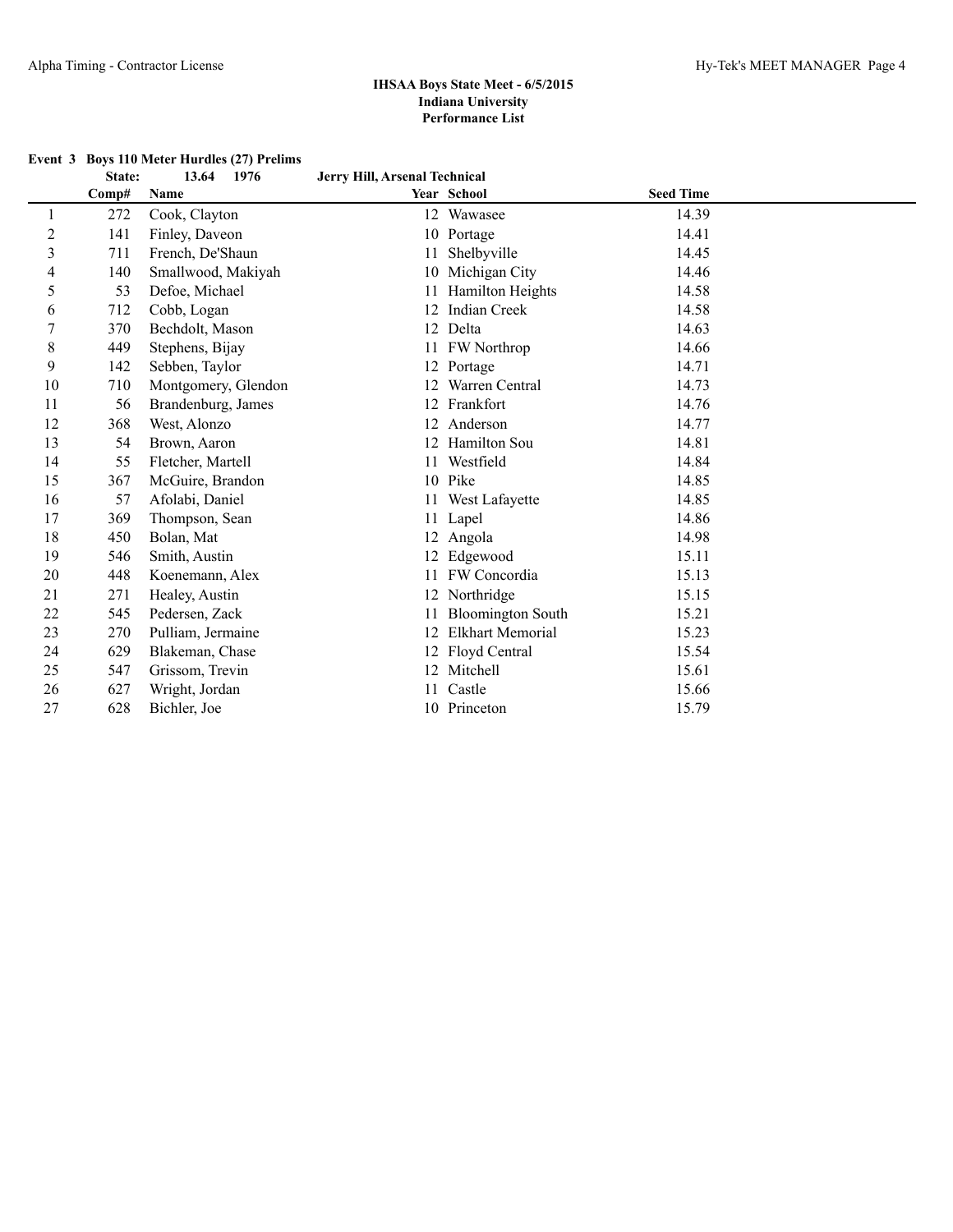|               | Event 4 Boys 200 Meter Dash (27) Prelims |                                 |
|---------------|------------------------------------------|---------------------------------|
| <b>State:</b> | - 1982<br>21.10                          | Jeffrey Patrick, Gary Roosevelt |

|                |       |                   | $\sigma$ chi c $\mu$ i atticia, sai $\mu$ ixoosc $\sigma$ chi |                      |                  |  |
|----------------|-------|-------------------|---------------------------------------------------------------|----------------------|------------------|--|
|                | Comp# | Name              |                                                               | Year School          | <b>Seed Time</b> |  |
| 1              | 707   | Thomas, Isaiah    |                                                               | 12 Warren Central    | 21.71            |  |
| $\overline{c}$ | 160   | Sykes, Charles    |                                                               | 12 Lake Central      | 21.74            |  |
| 3              | 433   | Eskridge, D'Wayne |                                                               | 11 Bluffton          | 21.75            |  |
| 4              | 267   | Hankerson, John   |                                                               | 11 SB Washington     | 21.84            |  |
| 5              | 272   | Cook, Clayton     |                                                               | 12 Wawasee           | 21.86            |  |
| 6              | 372   | Medaris, Rashad   |                                                               | 12 Pike              | 22.04            |  |
| 7              | 626   | Klingsmith, Gaige |                                                               | 12 Floyd Central     | 22.09            |  |
| 8              | 434   | Scott, Jashawn    |                                                               | 12 Fort Wayne Wayne  | 22.09            |  |
| 9              | 364   | Dotson, Malcolm   |                                                               | 12 Indpls Cathedral  | 22.15            |  |
| 10             | 52    | Snoke, Andrew     |                                                               | 12 Plainfield        | 22.19            |  |
| 11             | 371   | Jones, Derrick    |                                                               | 12 Ben Davis         | 22.21            |  |
| 12             | 58    | Owens, Jake       |                                                               | 12 Noblesville       | 22.27            |  |
| 13             | 713   | Cornner, Michael  | 12                                                            | Warren Central       | 22.33            |  |
| 14             | 714   | Prowell, Stoney   |                                                               | 12 Indpls Marshall   | 22.34            |  |
| 15             | 269   | Hall, Davendrick  |                                                               | 11 South Bend Clay   | 22.38            |  |
| 16             | 542   | Wilson, Delvon    |                                                               | 12 Bloomington North | 22.39            |  |
| 17             | 180   | Ratliff, Jeremiah |                                                               | 11 Portage           | 22.40            |  |
| 18             | 59    | Kirtz, Tyler      | 11                                                            | Brownsburg           | 22.40            |  |
| 19             | 715   | Grimmer, Derek    | 12                                                            | Center Grove         | 22.44            |  |
| 20             | 173   | Barilla, Miles    | 11                                                            | Munster              | 22.46            |  |
| 21             | 435   | Chrisman, William |                                                               | 11 DeKalb            | 22.47            |  |
| 22             | 60    | O'Neal, Isaiah    |                                                               | 12 Brownsburg        | 22.49            |  |
| 23             | 631   | Peerman, Austin   |                                                               | 09 Mt. Vernon        | 22.52            |  |
| 24             | 268   | Crumbly, Denottus |                                                               | 12 SB Washington     | 22.56            |  |
| 25             | 630   | Brown, Elliott    |                                                               | 12 Tell City         | 22.61            |  |
| 26             | 548   | Zloty, Johnathan  |                                                               | 12 Martinsville      | 22.85            |  |
| 27             | 549   | Oliver, Guy       | 12                                                            | Jeffersonville       | 22.97            |  |
|                |       |                   |                                                               |                      |                  |  |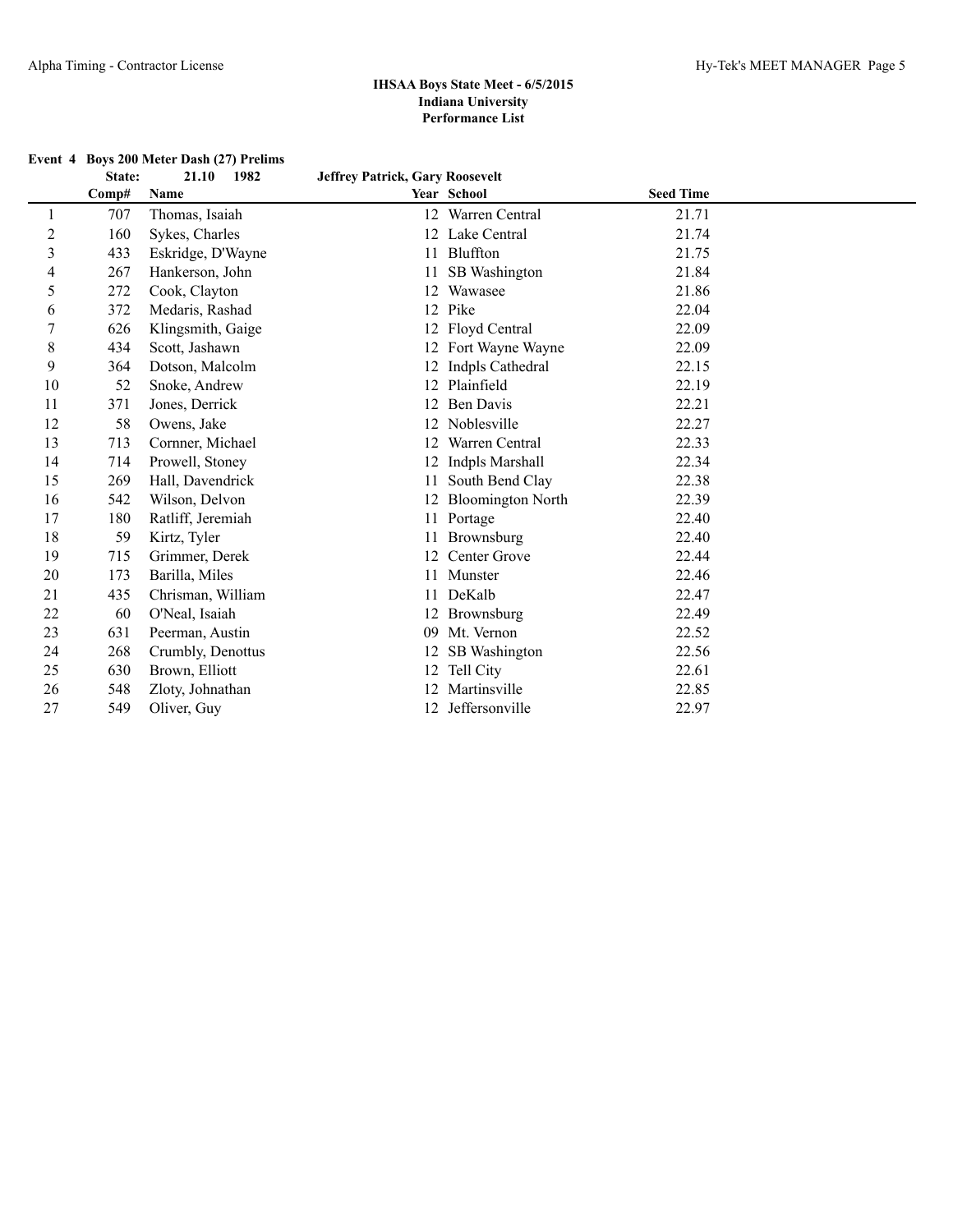| Event 5 Boys $1600$ Meter Run $(27)$ |         |      |                                  |
|--------------------------------------|---------|------|----------------------------------|
| <b>State:</b>                        | 4:03.00 | 2011 | <b>Austin Mudd, Center Grove</b> |

|    | Comp# | Name              |    | Year School           | <b>Seed Time</b> |  |
|----|-------|-------------------|----|-----------------------|------------------|--|
|    | 444   | Law, Brayden      |    | 11 Homestead          | 4:12.65          |  |
| 2  | 440   | Schmeling, Jacob  |    | 12 Carroll (Fw)       | 4:14.45          |  |
| 3  | 442   | Clements, Cameron |    | 11 Carroll (Fw)       | 4:16.11          |  |
| 4  | 634   | Pierce, Quentin   | 12 | Castle                | 4:16.38          |  |
| 5  | 445   | Arnold, Brandon   |    | 12 West Noble         | 4:18.19          |  |
| 6  | 373   | Snider, Zack      |    | 12 Brebeuf Jesuit     | 4:18.36          |  |
| 7  | 443   | Ehlers, David     |    | 11 FW Concordia       | 4:19.41          |  |
| 8  | 374   | Rice, Solomon     |    | 12 North Central      | 4:19.61          |  |
| 9  | 633   | Pierrard, Aaron   |    | 12 Perry Central      | 4:19.90          |  |
| 10 | 375   | Rush, Aaron       |    | 11 Mt. Vernon         | 4:19.93          |  |
| 11 | 550   | Martinez, Xavier  |    | 12 Bloomington South  | 4:20.39          |  |
| 12 | 149   | Zak, Nicholas     |    | 12 Hanover Central    | 4:21.13          |  |
| 13 | 275   | Meyer, Wesley     |    | Rochester             | 4:22.03          |  |
| 14 | 552   | Davis, Peter      |    | 12 TH North           | 4:22.03          |  |
| 15 | 551   | Firsich, Nick     |    | 12 Martinsville       | 4:22.40          |  |
| 16 | 61    | Thompson, Trevor  |    | 11 Fishers            | 4:22.82          |  |
| 17 | 150   | Collins, Kyle     |    | 11 Winamac Community  | 4:23.54          |  |
| 18 | 358   | Hoeft, Ethan      |    | 12 Lawrence North     | 4:23.78          |  |
| 19 | 129   | Quinones, Dillon  |    | 10 Portage            | 4:23.94          |  |
| 20 | 632   | Ayer, Logan       |    | 12 Heritage Hills     | 4:24.32          |  |
| 21 | 274   | Cousins, Seth     |    | Caston                | 4:24.40          |  |
| 22 | 28    | Johnson, Evan     |    | 11 West Lafayette     | 4:24.46          |  |
| 23 | 1     | Browning, Teddy   | 11 | Carmel                | 4:25.44          |  |
| 24 | 273   | Glogovsky, Owen   |    | 11 Warsaw Community   | 4:25.45          |  |
| 25 | 716   | O'Malley, Kyle    |    | 12 Franklin Central   | 4:26.14          |  |
| 26 | 717   | Parrish, Michael  |    | 10 Franklin Central   | 4:26.92          |  |
| 27 | 718   | Conners, Blaine   |    | 12 Franklin Community | 4:27.14          |  |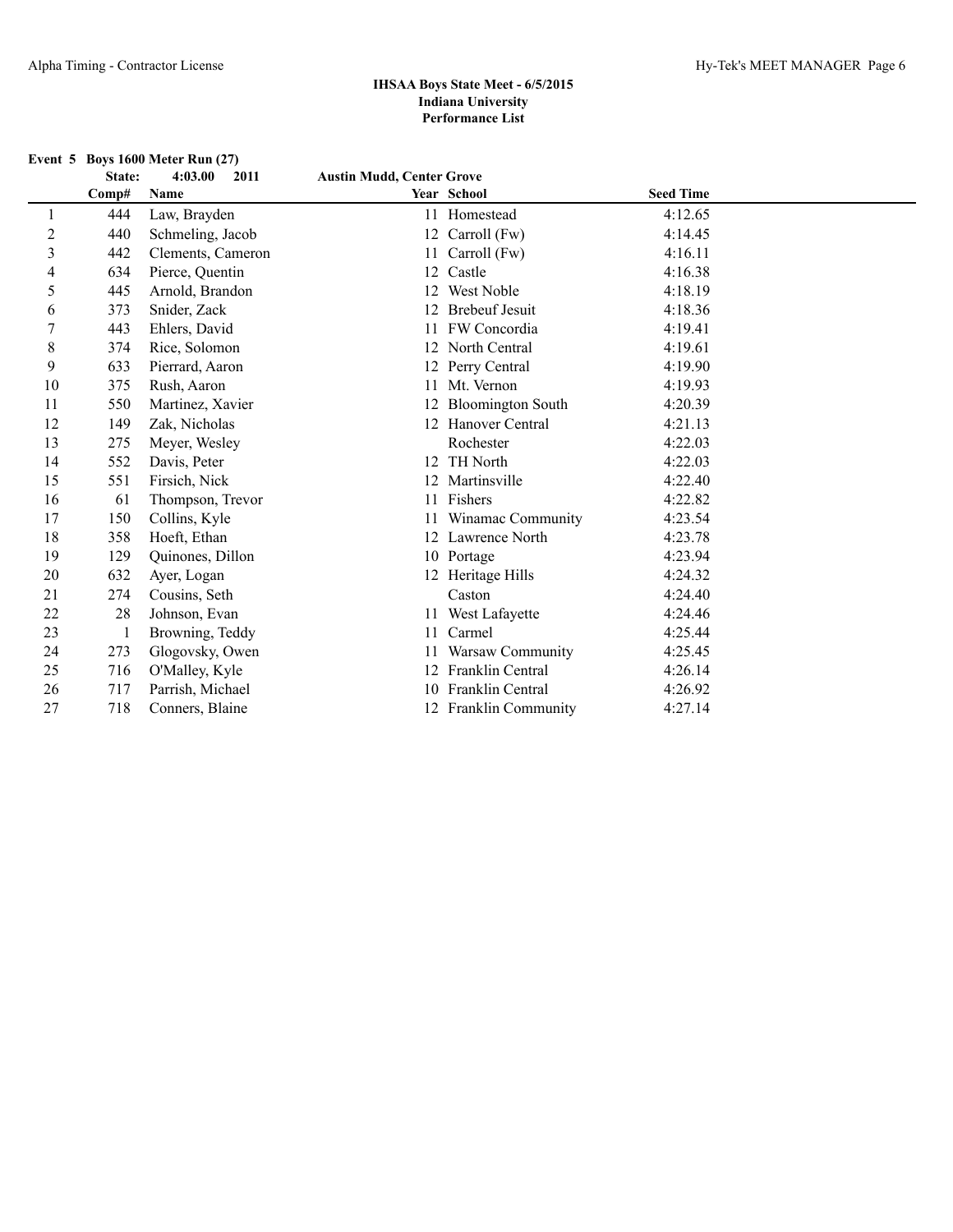**Event 6 Boys 4x100 Meter Relay (27) State: 41.02 1982 , Gary Roosevelt**

**D Young, J Patrick, G Moore, A Price**

|                | Comp#                   | <b>Team</b>                         |                               | Relay                          | <b>Seed Time</b>              |
|----------------|-------------------------|-------------------------------------|-------------------------------|--------------------------------|-------------------------------|
| 1              |                         | South Bend Washington               |                               | A                              | 41.82                         |
|                | 1) 288 Rice, Torreq 11  |                                     | 2) 268 Crumbly, Denottus 12   | 3) 289 Brazier, Anthony 11     | 4) 267 Hankerson, John 11     |
|                |                         | 5) 290 Henderson, Daryl 12          | 6) 291 Harris, Donya 09       | 7) 292 Swanson, Donald 12      | 8) 293 Witherspoon, Deonne 11 |
| $\overline{c}$ |                         | Lake Central                        |                               | A                              | 41.89                         |
|                |                         | 1) 158 Pavloski, Anthony 10         | 2) 159 Smelser, Shane 12      | 3) 160 Sykes, Charles 12       | 4) 161 Gomez, Ethan 12        |
|                | 5) 162 Lucas, Nick 10   |                                     | 6) 163 Benson, Josh 10        | 7) 164 Benson, Jared 12        | 8) 165 Giles, Anthony 10      |
| 3              |                         | Munster                             |                               | A                              | 41.92                         |
|                | 1) 172 Lucito, Dom 12   |                                     | 2) 173 Barilla, Miles 11      | 3) 174 Gutwein, Seth 12        | 4) 147 Proctor, Jeff 11       |
|                | 5) 175 Bleza, Nick 12   |                                     | 6) 176 Marcus, Matt 10        | 7) 177 Charles, Chris 11       | 8) 178 Warren, Jack 11        |
| 4              |                         | Warren Central                      |                               | A                              | 42.02                         |
|                |                         | 1) 719 Price, Ishmael 12            | 2) 713 Cornner, Michael 12    | 3) 720 Rivers, Darien 10       | 4) 707 Thomas, Isaiah 12      |
|                |                         | 5) 721 Byrdsong, Bryce 10           | 6) 722 Glenn, Brian 09        | 7) 723 Johnson, Jaeden 09      | 8) 724 Wallace, Kyiree 11     |
| 5              |                         | Carmel                              |                               | A                              | 42.15                         |
|                | 1) 49 James, Isaac 12   |                                     | 2) 62 Pearson, Collin 12      | 3) 63 Stoebick, Ryan 12        | 4) 64 Walker, Jalen 10        |
|                |                         | 5) 65 Perkins, Marcus 11            | 6) 66 Smith, Nick 10          | 7) 67 Megenhardt, John 11      | 8) 68 Brown-Baez, Alex 09     |
| 6              |                         | Ben Davis                           |                               | A                              | 42.22                         |
|                | 1) 376 Evans, Chris 11  |                                     | 2) 371 Jones, Derrick 12      | 3) 377 Thomas, Noah 10         | 4) 378 Powell, Christian 11   |
|                | 5) 379 Ladd, Julian 10  |                                     | 6) 380 Hoskins, Jermaine 09   | 7) 381 White, Arlie 11         | 8) 382 Williams, Rodney 11    |
| 7              |                         | Valparaiso                          |                               | A                              | 42.28                         |
|                |                         | 1) 185 Bartolomeo, Bryce 12         | 2) 186 Johnson, Dylan 11      | 3) 187 McGrath, Liam 12        | 4) 188 Sperry, Travis 11      |
|                | 5) 137 Bond, Jakob      |                                     | 6) 189 Carpenter, Tony 12     | 7) 190 Foust, Adam 12          | 8) 191 Wallace, Jacob 12      |
| 8              |                         | Center Grove                        |                               | A                              | 42.31                         |
|                |                         | 1) 715 Grimmer, Derek 12            | 2) 733 Mason, Grant 10        | 3) 734 Smith, Zak 11           | 4) 735 McCoy, Titus 10        |
|                | 5) 736 Hart, Zach 12    |                                     | 6) 737 Hohlt, Jackson 11      | 7) 738 Hohlt, Trevor 10        | 8) 739 Steeb, Conner 11       |
| 9              |                         | Pike                                |                               | A                              | 42.32                         |
|                |                         | 1) 383 Williams, DeAndre 12         | 2) 365 Shaw, Jarel 10         | 3) 372 Medaris, Rashad 12      | 4) 384 Bellamy, Lavante 12    |
|                |                         | 5) 385 Peterson, Cameron 09         | 6) 386 Ford, Duron 10         | 7) 387 Jackson, DeShaun 11     | 8) 388 Young, Andrew 10       |
| 10             |                         | Fishers                             |                               | A                              | 42.41                         |
|                | 1) 69 Carver, Tres 12   |                                     | 2) 70 Chinn, Jeremy 11        | 3) 71 Hackett, Jontel 11       | 4) 72 Lloyd, Josh 12          |
|                |                         | 5) 73 Burrell, Keyshawn 11          | 6) 74 Kaiser, Hunter 09       | 7) 75 Hernandez, Jordan 11     | 8) 76 Rogers, Noah 11         |
| 11             |                         | Portage                             |                               | A                              | 42.49                         |
|                |                         | 1) 142 Sebben, Taylor 12            | 2) 179 Burnett, Alec 12       | 3) 180 Ratliff, Jeremiah 11    | 4) 181 Gauldin, Elijah 10     |
|                |                         | 5) 182 Milledge, Greg 09            | 6) 141 Finley, Daveon 10      | 7) 183 Buckmaster, Tommy 12    | 8) 184 Nieves, Jared 12       |
| 12             |                         | Crown Point                         |                               | A                              | 42.51                         |
|                |                         | 1) 151 Shoemaker, Garret 11         | 2) 152 Harrell, Rionte 11     | 3) 143 Honaker, Wess 12        | 4) 153 Kyles, Devion 11       |
|                |                         | 5) 154 Stewart, Zach 10             | 6) 155 Muniz, Marc 11         | 7) 156 Harrell, Robert 11      | 8) 157 Koehn, Taylor 12       |
| 13             |                         | Lawrence North                      |                               | A                              | 42.59                         |
|                |                         | 1) 389 Schumpert, Adrian 11         | 2) 390 Clay III, William 11   | 3) 391 Tunstall Jr, Dushawn 11 | 4) 392 Lee, Jr, Jonathan 12   |
|                |                         | 5) 393 McClaren Jr, Roger 09        | 6) 394 Smith, Elijah 10       | 7) 395 Martin, Brandon 11      | 8) 396 Williams, Martell 10   |
| 14             |                         | Bowman Leadership Academy           |                               | A                              | 42.63                         |
|                |                         | 1) 166 Schiele, Martin Fritzdell 11 | 2) 167 Walker, Xaxier 11      | 3) 168 Hubbard, Michael 12     | 4) 169 Hutton, Jorge 12       |
|                | 5) 170 Rae, Marvin 11   |                                     | 6) 171 Hurt, Charles 12       |                                |                               |
| 15             |                         | Carroll (Fort Wayne)                |                               | A                              | 42.65                         |
|                |                         | 1) 452 Schmeling, Jordan 10         | 2) 453 Anzeveno, Alexander 11 | 3) 454 Novotny, Nicholas 10    | 4) 431 Becker, Justin 09      |
|                |                         | 5) 455 Lee, Nicholas 10             | 6) 456 Potchka, Timothy 10    | 7) 457 Anderson, Samuel 11     | 8) 458 Shank, Cameron 09      |
| 16             |                         | Franklin Central                    |                               | A                              | 42.69                         |
|                |                         | 1) 725 Padgett, Travon 11           | 2) 726 Austin, Aaron 12       | 3) 727 Ritter, Robert 11       | 4) 728 DeRidder, Andrew 11    |
|                | 5) 729 Alleyne, Levi 11 |                                     | 6) 730 Clark, Everett 12      | 7) 731 Rowe, Sean 11           | 8) 732 Wilkins, Raekwon 10    |
| 17             |                         | Wawasee                             |                               | A                              | 42.76                         |
|                |                         | 1) 276 Courter, Tyler 12            | 2) 277 Van Lue, Cole 10       | 3) 278 Gilmer, Jacob 12        | 4) 272 Cook, Clayton 12       |
|                |                         | 5) 279 Hutchinson, Jacob 12         | 6) 280 Katzer, Michael 10     | 7) 281 Moore, Jacob 09         |                               |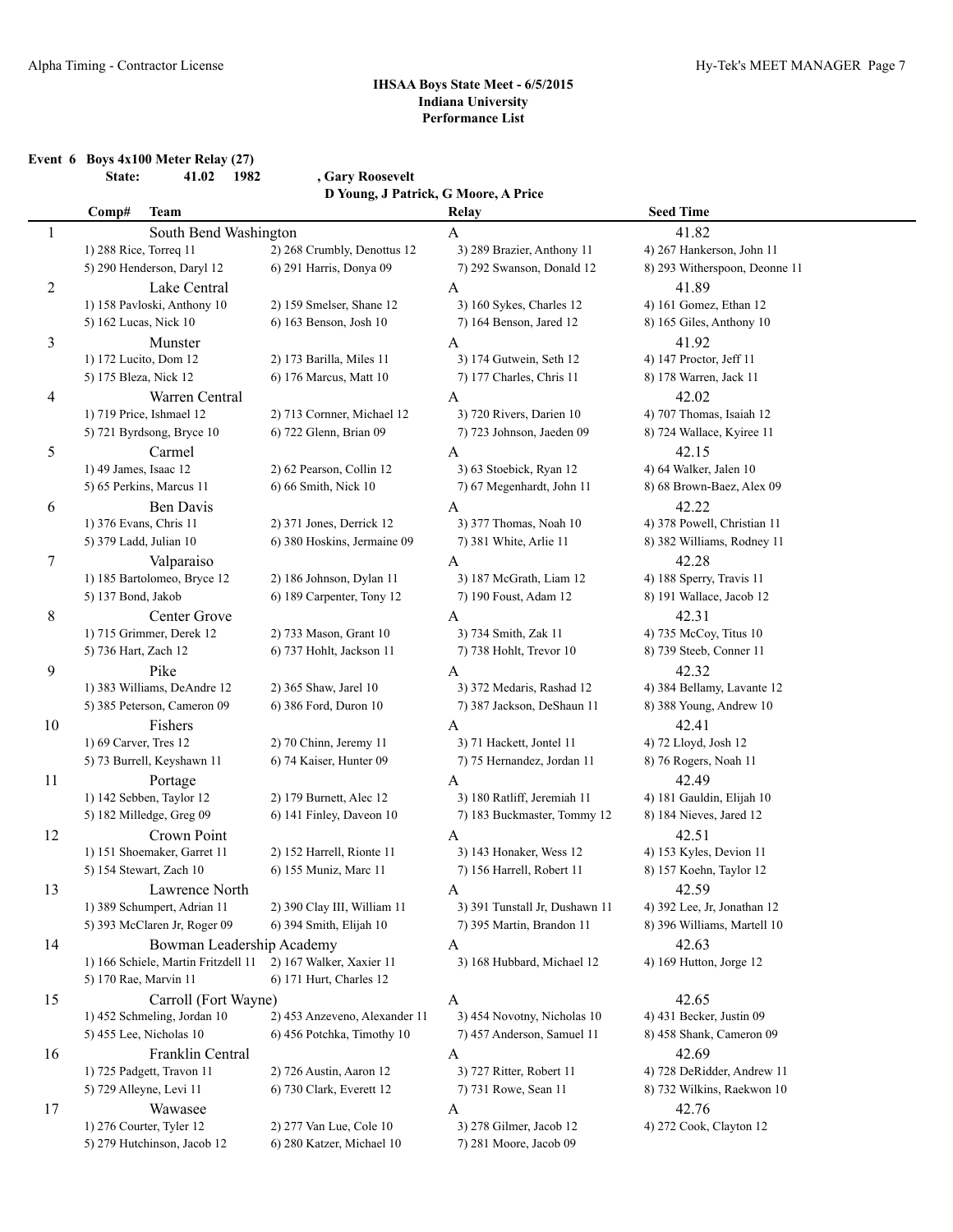## **Event 6 ... (Boys 4x100 Meter Relay (27))**

|    | <b>Team</b><br>Comp#          |                            | <b>Relay</b>                 | <b>Seed Time</b>              |
|----|-------------------------------|----------------------------|------------------------------|-------------------------------|
| 18 | Plainfield                    |                            | $\mathbf{A}$                 | 42.83                         |
|    | 1) 77 Archer, Zach 11         | 2) 78 Brisco, Josh 11      | 3) 79 Eljirby, Khalil 12     | 4) 52 Snoke, Andrew 12        |
|    | 5) 80 Whicker, Brad 10        | 6) 81 Ali, Zee 12          |                              |                               |
| 19 | <b>Elkhart Memorial</b>       |                            | $\mathbf{A}$                 | 42.89                         |
|    | 1) 282 Baker, Darrius 12      | 2) 283 Chigwada, Wisdom 10 | 3) 270 Pulliam, Jermaine 12  | 4) 265 Doyle, David 11        |
|    | 5) 284 Gallagher, Brett 12    | 6) 285 Scott, Austin 10    | 7) 286 Smith, Rashaun 09     | 8) 287 Stanley, Jacob 09      |
| 20 | <b>Bloomington North</b>      |                            | A                            | 43.09                         |
|    | 1) 553 Heitink, Gerrit 11     | 2) 554 Ludwig, Drew 12     | 3) 555 Laffoon, Malik 11     | 4) 542 Wilson, Delvon 12      |
|    | 5) 556 Stumpf, Malik 09       | 6) 557 Crowder, Javon 10   |                              |                               |
| 21 | Fort Wayne North Side         |                            | $\mathbf{A}$                 | 43.12                         |
|    | 1) 459 Davis, Terrence 12     | 2) 460 Davis, Tarik 12     | 3) 461 Ellington, Jashawn 12 | 4) 462 Quaye, Emmanuel 10     |
|    | 5) 463 Moore, Casey 12        | 6) 464 Moore, Randon 12    | 7) 465 Hill, Shawn 12        | 8) 466 Son, Mike 12           |
| 22 | Marion                        |                            | A                            | 43.16                         |
|    | 1) 467 Casanova, Elia 12      | 2) 468 Collins, Will 12    | 3) 469 McGee, Troy 12        | 4) 470 Moore, Tre'von 11      |
|    | 5) 471 Reynolds, Ian 10       | 6) 472 Sanders, Keiron 11  | 7) 473 Smith, Marcus 10      | 8) 474 Wike, Conner 12        |
| 23 | Floyd Central                 |                            | $\mathbf{A}$                 | 43.23                         |
|    | 1) 647 Canter, Luke 11        | 2) 648 Carl, Blake 10      | 3) 649 Foster, Bradley 10    | 4) 626 Klingsmith, Gaige 12   |
|    | 5) 650 Burkland, Nick 10      | 6) 651 Smith, Brendon 11   | 7) 652 Villegas, Antonio 10  | 8) 619 Wallace, Adam 12       |
| 24 | Terre Haute South Vigo        |                            | $\mathbf{A}$                 | 43.49                         |
|    | 1) 566 Hall, Koty 12          | 2) 567 Watt, Michael 12    | 3) 568 Hayne, Corey 10       | 4) 569 Howard, Christopher 12 |
|    | 5) 570 Purnell, Antonio 12    |                            |                              |                               |
| 25 | <b>Bedford North Lawrence</b> |                            | $\mathbf{A}$                 | 43.65                         |
|    | 1) 558 Kuehn, Isaac 11        | 2) 559 Dotts, Nathan 12    | 3) 560 Flinn, Garrett 11     | 4) 561 Sherfick, Mason 12     |
|    | 5) 562 Baker, Evan 09         | 6) 563 Royer, Benny 10     | 7) 564 Juhl, Alex 09         | 8) 565 Wagner, Micah 10       |
| 26 | Vincennes Lincoln             |                            | A                            | 43.74                         |
|    | 1) 642 Hawkins, Tyjuan 12     | 2) 643 Kitchin, Alex 12    | 3) 644 Kotter, Caden 09      | 4) 645 Sandy, Carson 11       |
|    | 5) 646 Sprinkle, Austin 10    |                            |                              |                               |
| 27 | Evansville Reitz Memorial     |                            | $\mathbf{A}$                 | 43.95                         |
|    | 1) 635 Groves, Daeon 11       | 2) 636 McCray, Trandon 12  | 3) 637 Ross, Blake 12        | 4) 638 Warren, McKinley 12    |
|    | 5) 639 Thomas, Nikolas 12     | 6) 607 Trice, Maxwell 09   | 7) 640 Trice, Michael 12     | 8) 641 Hasselkus, Erick 12    |
|    |                               |                            |                              |                               |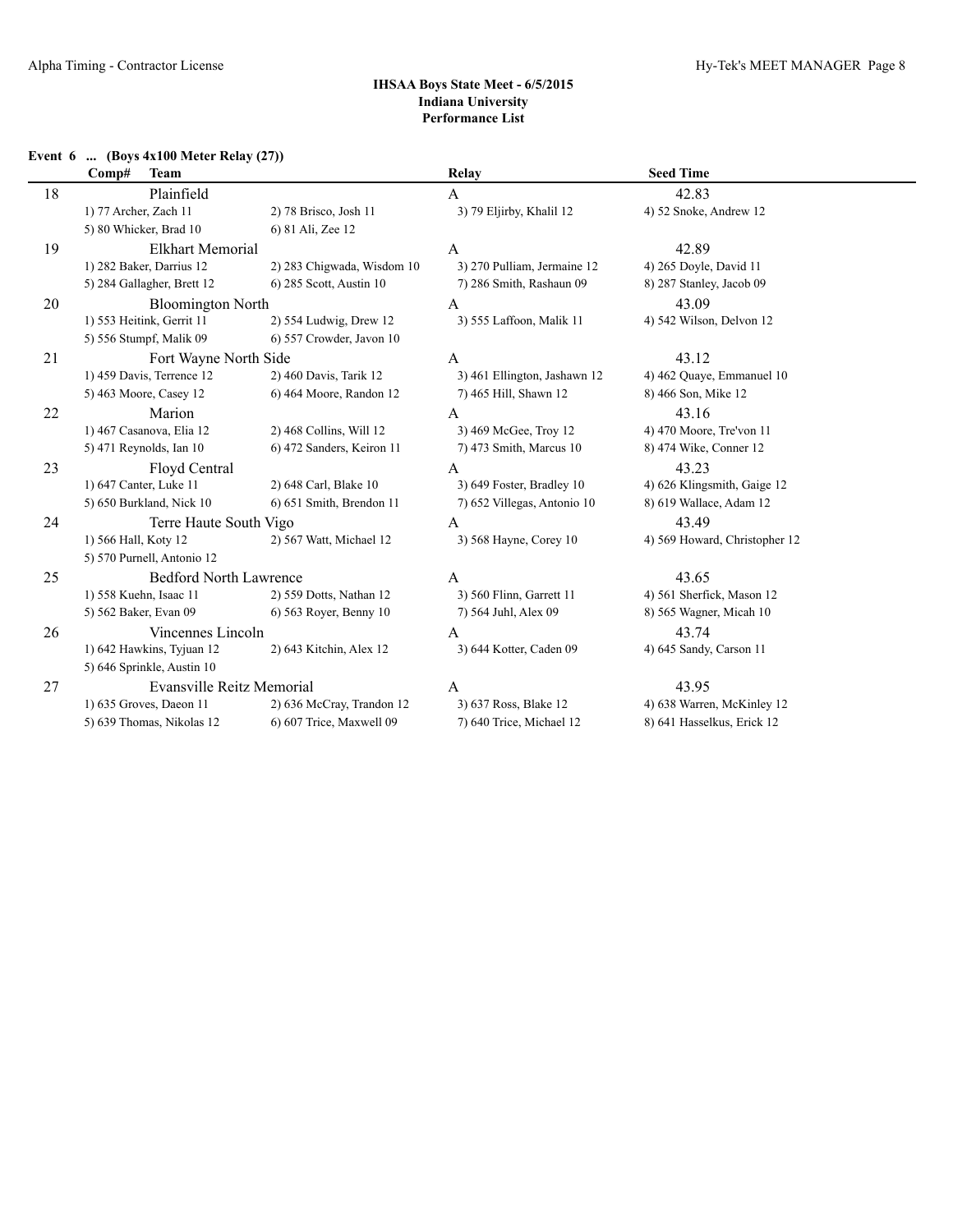#### **Event 7 Boys 400 Meter Dash (27)**

|    | State: | 46.99<br>2002       | David Neville, Merrillville |                          |                  |  |
|----|--------|---------------------|-----------------------------|--------------------------|------------------|--|
|    | Comp#  | Name                |                             | Year School              | <b>Seed Time</b> |  |
| 1  | 193    | Sales, Brian        |                             | 12 Merrillville          | 47.90            |  |
| 2  | 58     | Owens, Jake         |                             | 12 Noblesville           | 48.64            |  |
| 3  | 714    | Prowell, Stoney     |                             | 12 Indpls Marshall       | 48.83            |  |
| 4  | 437    | Kerlegrand, Jeffrey |                             | 12 FW Northrop           | 48.97            |  |
| 5  | 397    | Garrett, Frank      |                             | 12 Pike                  | 49.00            |  |
| 6  | 438    | Wright, Allen       |                             | 12 FW Northrop           | 49.01            |  |
| 7  | 653    | Stokes, Isiah       |                             | 12 South Spencer         | 49.32            |  |
| 8  | 72     | Lloyd, Josh         |                             | 12 Fishers               | 49.33            |  |
| 9  | 436    | Gynn, Conner        |                             | 12 Carroll (Fw)          | 49.46            |  |
| 10 | 737    | Hohlt, Jackson      |                             | Center Grove             | 49.67            |  |
| 11 | 740    | Poturalski, Chris   | 12                          | <b>New Palestine</b>     | 49.67            |  |
| 12 | 400    | Ware, Isaiah        |                             | 10 North Central         | 49.71            |  |
| 13 | 295    | McFarland, Andrew   | 11                          | Columbia City            | 49.77            |  |
| 14 | 741    | Austerman, Jacob    |                             | 12 Northeastern          | 49.78            |  |
| 15 | 194    | Chavez, Tim         |                             | 12 Munster               | 49.80            |  |
| 16 | 399    | Chavis, John        |                             | 11 Chatard               | 49.84            |  |
| 17 | 398    | Robinson, Adrian    | 11                          | Pike                     | 49.85            |  |
| 18 | 612    | Pfeil, Seth         | 12                          | Princeton                | 49.91            |  |
| 19 | 742    | Larson, Trent       | 12                          | Columbus North           | 49.97            |  |
| 20 | 192    | Goldman, Clayton    | 11                          | Lake Central             | 49.99            |  |
| 21 | 640    | Trice, Michael      | 12                          | EV Reitz Memoria         | 50.37            |  |
| 22 | 572    | Blake, Rhett        |                             | 12 Edgewood              | 50.42            |  |
| 23 | 82     | Kouton, Nassif      |                             | 12 Brownsburg            | 50.45            |  |
| 24 | 519    | Frazier, Bryce      |                             | <b>Bloomington North</b> | 50.59            |  |
| 25 | 294    | Burnett, Hanif      |                             | 10 Kokomo                | 50.83            |  |
| 26 | 296    | Cuskaden, Matthew   |                             | South Bend Riley         | 50.87            |  |
| 27 | 571    | Weidner, Grayson    |                             | 12 Bloomington South     | 50.89            |  |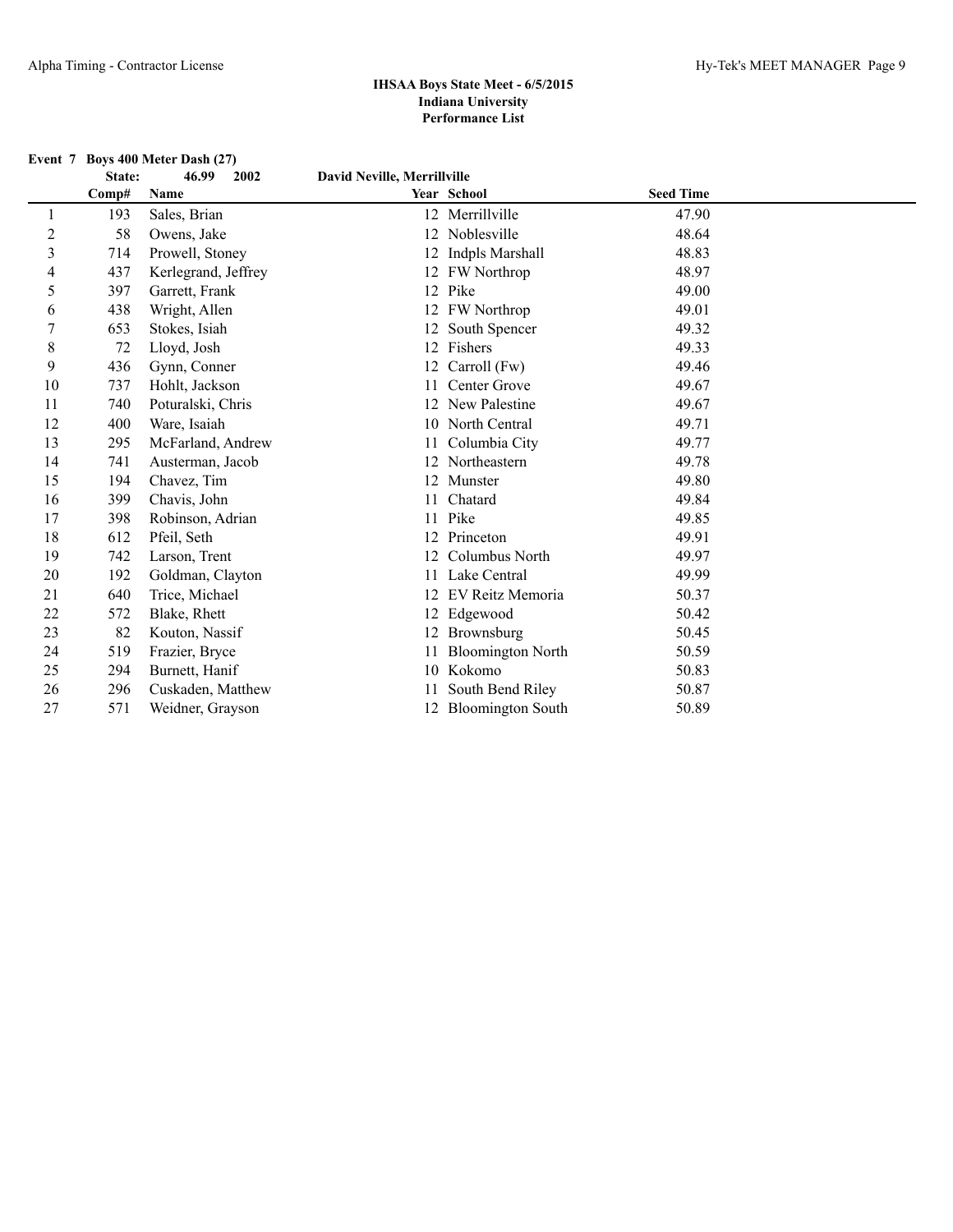**Event 8 Boys 300 Meter Hurdles (27)**

|                | State: | 36.26<br>2007        | <b>Bryce Brown, Harrison</b> |                          |                  |  |
|----------------|--------|----------------------|------------------------------|--------------------------|------------------|--|
|                | Comp#  | Name                 |                              | Year School              | <b>Seed Time</b> |  |
| 1              | 64     | Walker, Jalen        |                              | 10 Carmel                | 38.44            |  |
| $\overline{2}$ | 449    | Stephens, Bijay      |                              | 11 FW Northrop           | 38.46            |  |
| 3              | 83     | Griffin, Marcus      |                              | 12 Avon                  | 38.58            |  |
| 4              | 710    | Montgomery, Glendon  |                              | 12 Warren Central        | 38.69            |  |
| 5              | 367    | McGuire, Brandon     |                              | 10 Pike                  | 38.93            |  |
| 6              | 142    | Sebben, Taylor       |                              | 12 Portage               | 39.07            |  |
| 7              | 370    | Bechdolt, Mason      |                              | 12 Delta                 | 39.13            |  |
| 8              | 391    | Tunstall Jr, Dushawn |                              | 11 Lawrence North        | 39.29            |  |
| 9              | 84     | Weber, Harrison      | 11                           | Avon                     | 39.32            |  |
| 10             | 56     | Brandenburg, James   |                              | 12 Frankfort             | 39.38            |  |
| 11             | 401    | Stroub, Charlie      | 11                           | Southport                | 39.48            |  |
| 12             | 451    | Carter, Desmond      | 11                           | Bluffton                 | 39.48            |  |
| 13             | 402    | Jones, Rashawn       | 11                           | Lawrence Central         | 39.49            |  |
| 14             | 448    | Koenemann, Alex      | 11                           | FW Concordia             | 39.53            |  |
| 15             | 743    | Heil, Peter          | 12                           | Batesville               | 39.55            |  |
| 16             | 724    | Wallace, Kyiree      | 11                           | Warren Central           | 39.61            |  |
| 17             | 654    | Milligan, Reid       |                              | 12 Jasper                | 39.74            |  |
| 18             | 140    | Smallwood, Makiyah   |                              | 10 Michigan City         | 39.96            |  |
| 19             | 141    | Finley, Daveon       |                              | 10 Portage               | 40.04            |  |
| 20             | 547    | Grissom, Trevin      |                              | 12 Mitchell              | 40.04            |  |
| 21             | 297    | Bess, Chase          |                              | 11 Tipton                | 40.41            |  |
| 22             | 546    | Smith, Austin        |                              | 12 Edgewood              | 40.51            |  |
| 23             | 299    | Mott, Bailey         |                              | 10 Penn                  | 40.51            |  |
| 24             | 298    | Dessing, Cameron     | 11                           | Western                  | 40.71            |  |
| 25             | 573    | Budde, Kaleb         | 10                           | <b>Bloomington South</b> | 40.79            |  |
| 26             | 656    | Lamb, Garrett        | 12                           | South Knox               | 40.79            |  |
| 27             | 627    | Wright, Jordan       |                              | 11 Castle                | 41.20            |  |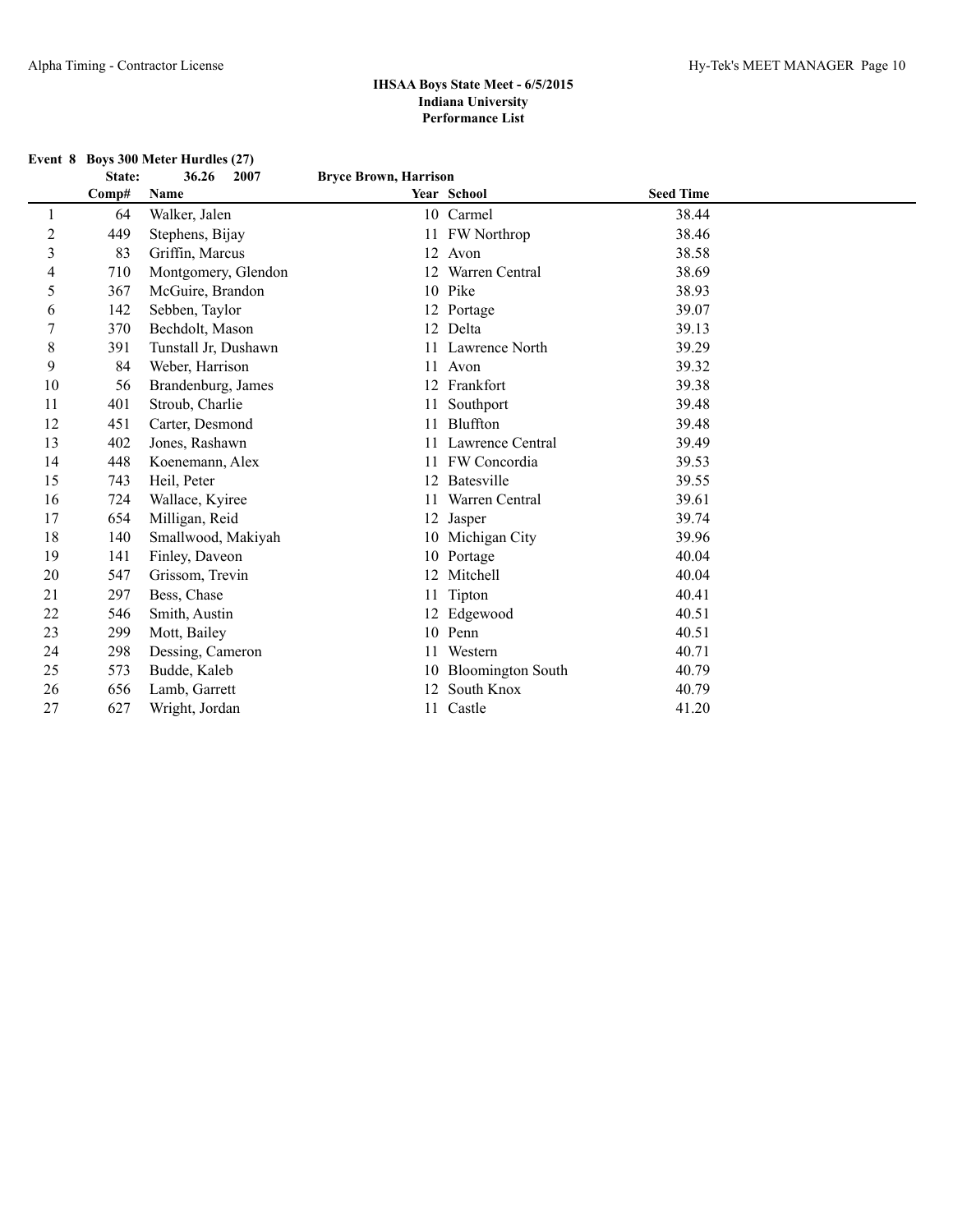|                |        | Event 9 Boys 800 Meter Run (27) |                                  |                          |                  |  |
|----------------|--------|---------------------------------|----------------------------------|--------------------------|------------------|--|
|                | State: | 1:49.25<br>2011                 | <b>Austin Mudd, Center Grove</b> |                          |                  |  |
|                | Comp#  | Name                            |                                  | Year School              | <b>Seed Time</b> |  |
| 1              | 88     | Sathyamurthy, Hari              | 11                               | Brownsburg               | 1:54.51          |  |
| $\overline{c}$ | 85     | Bluish, Christopher             | 12                               | Guerin Catholic          | 1:55.12          |  |
| $\overline{3}$ | 87     | Wright, Jordan                  |                                  | 12 Hamilton Sou          | 1:55.48          |  |
| $\overline{4}$ | 441    | Tippmann, Greg                  |                                  | 12 FW Dwenger            | 1:55.70          |  |
| 5              | 86     | Schildmeier, Craig              |                                  | 12 Hamilton Heights      | 1:55.71          |  |
| 6              | 301    | Messenger, Daniel               |                                  | 12 Warsaw Community      | 1:55.77          |  |
| 7              | 11     | Hartman, Alec                   |                                  | 11 Westfield             | 1:56.04          |  |
| $\,$ 8 $\,$    | 275    | Meyer, Wesley                   |                                  | Rochester                | 1:56.24          |  |
| 9              | 300    | Munet, Nathan                   |                                  | 12 Elkhart Central       | 1:56.41          |  |
| 10             | 440    | Schmeling, Jacob                |                                  | 12 Carroll (Fw)          | 1:56.41          |  |
| 11             | 35     | Rigg, Oliver                    | 11                               | Zionsville               | 1:56.53          |  |
| 12             | 574    | Voskuil, Peter                  | 12                               | <b>Bloomington South</b> | 1:56.58          |  |
| 13             | 439    | Garrison, Wesley                | 11                               | Carroll (Fw)             | 1:56.60          |  |
| 14             | 120    | Mosak, Matthew                  |                                  | Crown Point              | 1:56.60          |  |
| 15             | 619    | Wallace, Adam                   |                                  | 12 Floyd Central         | 1:56.72          |  |
| 16             | 522    | Bentz, Isaac                    |                                  | <b>Bloomington North</b> | 1:57.07          |  |
| 17             | 374    | Rice, Solomon                   |                                  | 12 North Central         | 1:57.11          |  |
| 18             | 520    | McCarty, Matt                   |                                  | 12 Bloomington North     | 1:57.32          |  |
| 19             | 744    | Wright, Joe                     | 12                               | Columbus North           | 1:57.34          |  |
| 20             | 196    | Zupin, Zen                      |                                  | Winamac Community        | 1:57.47          |  |
| 21             | 403    | Lee, Evan                       | 11                               | Park Tudor               | 1:57.53          |  |
| 22             | 658    | Kruse, Tyler                    | 12                               | Gibson Southern          | 1:57.63          |  |
| 23             | 195    | Kampf, David                    |                                  | 12 New Prairie           | 1:57.65          |  |
| 24             | 702    | Stapleton, Grant                | 12                               | Center Grove             | 1:58.20          |  |
| 25             | 359    | Jerger, Timothy                 |                                  | 12 Lawrence North        | 1:58.37          |  |
| 26             | 657    | Kaiser, Corbin                  |                                  | 10 Jasper                | 1:58.67          |  |
| 27             | 701    | Fill, Nathan                    |                                  | 11 Center Grove          | 1:59.25          |  |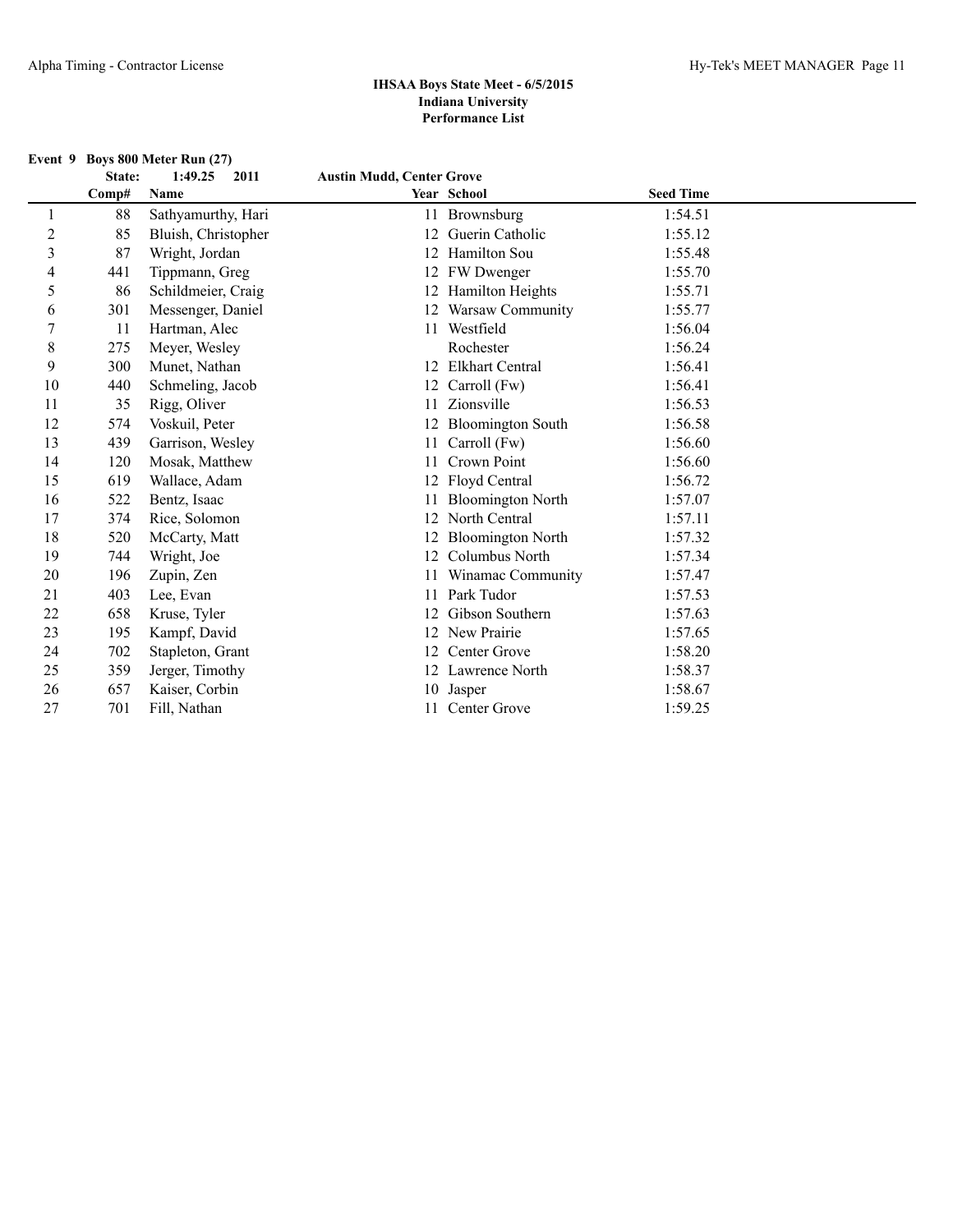| <b>Event 10 Boys 3200 Meter Run (27)</b> |  |  |  |  |  |  |
|------------------------------------------|--|--|--|--|--|--|
|------------------------------------------|--|--|--|--|--|--|

|    | State: | 2012<br>8:51.15               | <b>Futsum Zienasellassie, North Central</b> |                          |                  |  |
|----|--------|-------------------------------|---------------------------------------------|--------------------------|------------------|--|
|    | Comp#  | Name                          |                                             | Year School              | <b>Seed Time</b> |  |
|    | 4      | Veatch, Ben                   | 11                                          | Carmel                   | 9:03.41          |  |
| 2  | 442    | Clements, Cameron             |                                             | Carroll (Fw)             | 9:13.46          |  |
| 3  | 447    | Beckmann, Mark                |                                             | 12 DeKalb                | 9:14.32          |  |
| 4  | 444    | Law, Brayden                  |                                             | Homestead                | 9:17.86          |  |
| 5  | 577    | Danielson, Spencer            | 12                                          | <b>TH</b> South          | 9:19.22          |  |
| 6  | 446    | Jennings, Roman               |                                             | 10 Fort Wayne Snider     | 9:19.77          |  |
|    | 89     | Fendel, Gabe                  | 09                                          | <b>Hamilton Sou</b>      | 9:21.22          |  |
| 8  | 405    | Noble, Christian              |                                             | Mt. Vernon               | 9:23.16          |  |
| 9  | 27     | Williams, Cooper              |                                             | West Lafayette           | 9:25.26          |  |
| 10 | 745    | Ballard, Chase                | 12                                          | Columbus North           | 9:26.41          |  |
| 11 | 90     | Wagoner, Ben                  | 10                                          | Hamilton Sou             | 9:26.93          |  |
| 12 | 746    | Williams, Seth                | 12                                          | Columbus North           | 9:27.84          |  |
| 13 | 659    | Magallanes, Julien            | 11                                          | <b>Borden</b>            | 9:28.30          |  |
| 14 | 704    | Miller, Griffin               | 12                                          | Center Grove             | 9:29.75          |  |
| 15 | 91     | Anderson, Will                |                                             | 12 Avon                  | 9:29.80          |  |
| 16 | 576    | Trout, Cam                    | 11                                          | Northview                | 9:31.20          |  |
| 17 | 303    | Kulczar, Travis               |                                             | South Bend Riley         | 9:32.73          |  |
| 18 | 373    | Snider, Zack                  |                                             | <b>Brebeuf Jesuit</b>    | 9:32.96          |  |
| 19 | 197    | Keslin, Tyler                 | 11                                          | Munster                  | 9:33.74          |  |
| 20 | 149    | Zak, Nicholas                 |                                             | <b>Hanover Central</b>   | 9:34.93          |  |
| 21 | 198    | Flannery, Bryan               | 11                                          | Laporte                  | 9:34.97          |  |
| 22 | 634    | Pierce, Quentin               | 12                                          | Castle                   | 9:35.99          |  |
| 23 | 575    | Tichenor, Griffin             | 12                                          | <b>Bloomington North</b> | 9:36.93          |  |
| 24 | 404    | Coffey, David                 |                                             | 11 Brebeuf Jesuit        | 9:38.74          |  |
| 25 | 304    | Tumoine villalobos, Alejandro |                                             | <b>Culver Academy</b>    | 9:40.54          |  |
| 26 | 302    | Miller, Landon                |                                             | 10 Fairfield             | 9:42.31          |  |
| 27 | 660    | Fleace, Daniel                |                                             | North Harrison           | 9:42.63          |  |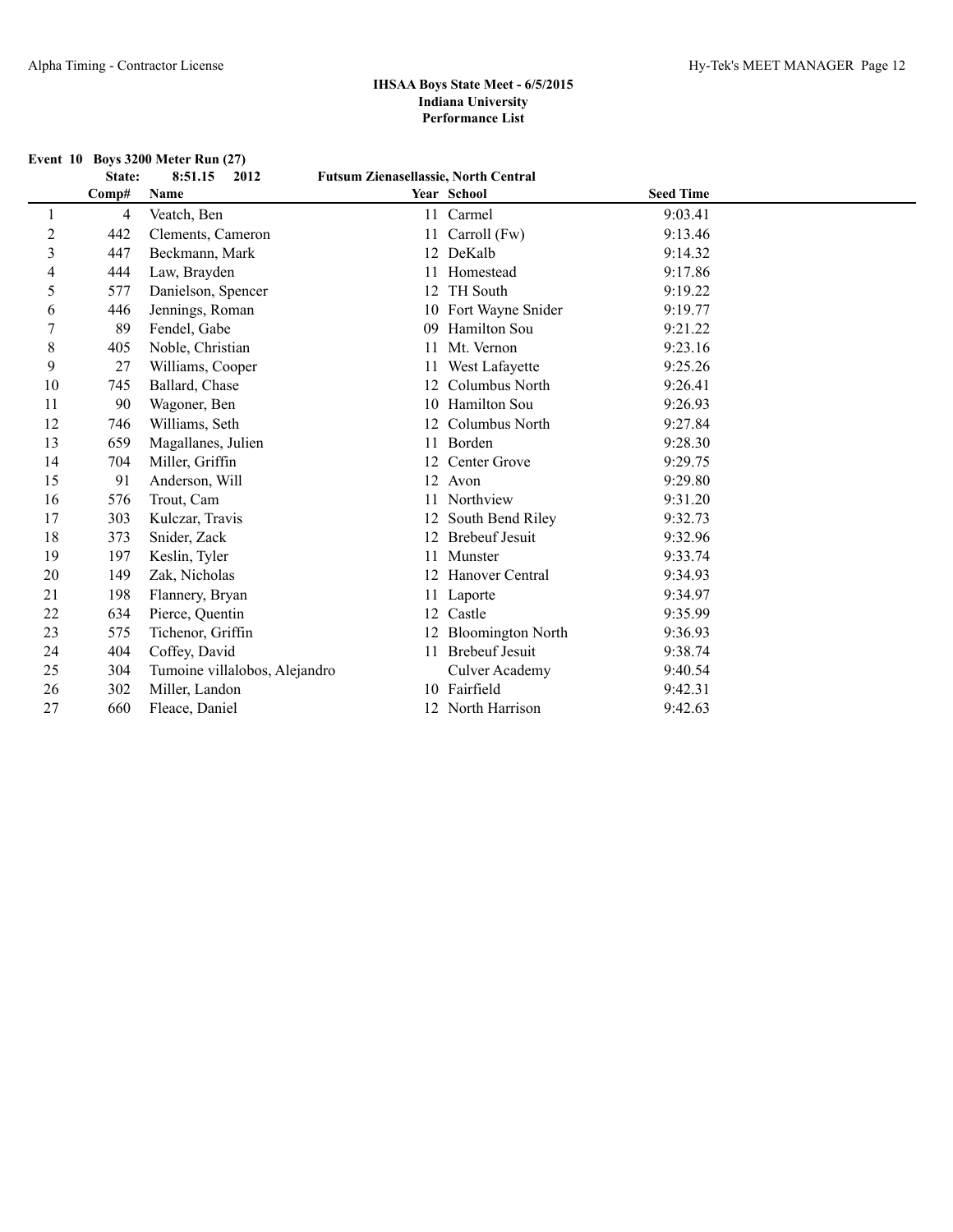**Event 11 Boys 4x400 Meter Relay (27) State: 3:13.66 1980 , Gary West Side**

**K Carter, C Peterson, W Monogan, S Burnett**

|                | Comp#<br><b>Team</b>          |                                                                | Relay                                                  | <b>Seed Time</b>              |  |
|----------------|-------------------------------|----------------------------------------------------------------|--------------------------------------------------------|-------------------------------|--|
| 1              | Lake Central                  |                                                                | $\mathbf{A}$                                           | 3:19.19                       |  |
|                | 1) 158 Pavloski, Anthony 10   | 2) 192 Goldman, Clayton 11                                     | 3) 161 Gomez, Ethan 12                                 | 4) 160 Sykes, Charles 12      |  |
|                | 5) 199 Hupp, Zach 11          | 6) 163 Benson, Josh 10                                         | 7) 159 Smelser, Shane 12                               | 8) 200 Garvey, Casey 11       |  |
| $\overline{c}$ | Brownsburg                    |                                                                | A                                                      | 3:19.20                       |  |
|                | 1) 82 Kouton, Nassif 12       | 2) 59 Kirtz, Tyler 11                                          | 3) 88 Sathyamurthy, Hari 11                            | 4) 96 Johnson, Hunter 10      |  |
|                | 5) 97 Britton, Brandon 12     | 6) 98 Webster, Seth 12                                         | 7) 99 Edwards, Kristopher 11                           |                               |  |
|                |                               |                                                                |                                                        |                               |  |
| 3              | Avon                          |                                                                | A                                                      | 3:19.53                       |  |
|                | 1) 100 DePriest, Peyton 10    | 2) 83 Griffin, Marcus 12                                       | 3) 44 Newbern, Tony 11                                 | 4) 84 Weber, Harrison 11      |  |
|                | 5) 101 Lakstins, Gabe 12      | 6) 102 Egunyomi, David 10                                      | 7) 42 Snodgrass, Evan 12                               | 8) 103 Kleyn, Jordan 12       |  |
| 4              | Center Grove                  |                                                                | A                                                      | 3:19.65                       |  |
|                | 1) 734 Smith, Zak 11          | 2) 737 Hohlt, Jackson 11                                       | 3) 736 Hart, Zach 12                                   | 4) 738 Hohlt, Trevor 10       |  |
|                | 5) 715 Grimmer, Derek 12      | 6) 733 Mason, Grant 10                                         | 7) 735 McCoy, Titus 10                                 | 8) 759 Bontrager, Logan 10    |  |
| 5              | Carmel                        |                                                                | A                                                      | 3:19.87                       |  |
|                | 1) 92 Ash, Nick 11            | 2) 93 Griffin, James 11                                        | 3) 94 Thomas, Tyrone 12                                | 4) 64 Walker, Jalen 10        |  |
|                | 5) 8 Gudgel, Spencer 09       | 6) 95 Kleffman, Jake 12                                        | 7) 1 Browning, Teddy 11                                | 8) 68 Brown-Baez, Alex 09     |  |
| 6              | Fort Wayne Northrop           |                                                                | A                                                      | 3:19.94                       |  |
|                | 1) 449 Stephens, Bijay 11     | 2) 479 Woods, Brett 11                                         | 3) 438 Wright, Allen 12                                | 4) 437 Kerlegrand, Jeffrey 12 |  |
|                | 5) 480 Fanning, Reese 11      | 6) 481 Vaughn, Shaton 09                                       | 7) 482 Goggans, Austin 12                              | 8) 483 Goodwell, Justice 11   |  |
| 7              | Merrillville                  |                                                                | A                                                      | 3:20.53                       |  |
|                | 1) 209 Robinson, Day'Shoun 12 | 2) 193 Sales, Brian 12                                         | 3) 210 Wheeler, JoRale 11                              | 4) 211 Young, Jordan 11       |  |
|                |                               | 5) 212 Harris-Jackson, Montrell 12 6) 213 Thompson, Matthew 11 | 7) 214 Hurson, Brandon 12                              | 8) 215 Ferrell, Garrett 12    |  |
|                |                               |                                                                |                                                        |                               |  |
| 8              | Portage                       |                                                                | A                                                      | 3:20.55                       |  |
|                | 1) 179 Burnett, Alec 12       | 2) 180 Ratliff, Jeremiah 11                                    | 3) 142 Sebben, Taylor 12                               | 4) 128 Martin, Tommy 11       |  |
|                | 5) 141 Finley, Daveon 10      | 6) 181 Gauldin, Elijah 10                                      | 7) 126 West, Christian 10                              | 8) 125 Will, Brandon 10       |  |
| 9              | Pike                          |                                                                | A                                                      | 3:20.55                       |  |
|                | 1) 350 Ramsey, Deven 11       | 2) 398 Robinson, Adrian 11                                     | 3) 397 Garrett, Frank 12                               | 4) 367 McGuire, Brandon 10    |  |
|                | 5) 387 Jackson, DeShaun 11    | 6) 416 Quinn, Quinn 12                                         | 7) 365 Shaw, Jarel 10                                  | 8) 355 Vinson, Mychal 11      |  |
| 10             | Valparaiso                    |                                                                | A                                                      | 3:20.68                       |  |
|                | 1) 187 McGrath, Liam 12       | 2) 190 Foust, Adam 12                                          | 3) 220 Helm III, Steven 11                             | 4) 188 Sperry, Travis 11      |  |
|                | 5) 137 Bond, Jakob            | 6) 221 Rhein, Connor 12                                        | 7) 133 Smith, Isaiah 11                                | 8) 134 McChristian, Ethan 11  |  |
| 11             | Ben Davis                     |                                                                | A                                                      | 3:21.16                       |  |
|                | 1) 371 Jones, Derrick 12      | 2) 413 Goss, Harrison 11                                       | 3) 414 Smith, Sidney 12                                | 4) 415 Wilkerson, Jordan 11   |  |
|                | 5) 377 Thomas, Noah 10        | 6) 380 Hoskins, Jermaine 09                                    | 7) 381 White, Arlie 11                                 | 8) 378 Powell, Christian 11   |  |
| 12             | Warren Central                |                                                                | A                                                      | 3:21.97                       |  |
|                | 1) 710 Montgomery, Glendon 12 | 2) 747 Brown, Jermaine 12                                      | 3) 713 Cornner, Michael 12                             | 4) 748 Alvarado, Javier 11    |  |
|                | 5) 749 Jones, Dallace 10      | 6) 750 Forte, Justin 12                                        | 7) 707 Thomas, Isaiah 12                               | 8) 724 Wallace, Kyiree 11     |  |
| 13             | Lowell                        |                                                                | A                                                      | 3:22.10                       |  |
|                |                               | 2) 202 Gill, Jaeger                                            |                                                        | 4) 204 Sekuloski, Ben 11      |  |
|                | 1) 201 Wildman, Mitchell      |                                                                | 3) 203 Knoblich, Joshua 11<br>7) 207 Jusevitch, Jordan | 8) 208 Belt, Austin 12        |  |
|                | 5) 205 Greenholt, Tucker      | 6) 206 Rosas, Fernando                                         |                                                        |                               |  |
| 14             | Munster                       |                                                                | A                                                      | 3:22.57                       |  |
|                | 1) 194 Chavez, Tim 12         | 2) 176 Marcus, Matt 10                                         | 3) 174 Gutwein, Seth 12                                | 4) 216 Jen, Kyle 11           |  |
|                | 5) 217 Jonelis, Michael 10    | 6) 218 Lopez, Manny 12                                         | 7) 173 Barilla, Miles 11                               | 8) 219 Small, Hunter 10       |  |
| 15             | Indianapolis Bishop Chatard   |                                                                | A                                                      | 3:23.01                       |  |
|                | 1) 399 Chavis, John 11        | 2) 406 Grote, Nick 11                                          | 3) 407 Saunders, Pete 11                               | 4) 408 Stiver, Jarrod 10      |  |
|                | 5) 409 Sammy, Robert 11       | 6) 410 Sammy, Brandon 10                                       | 7) 411 Grote, Tommy 11                                 | 8) 412 Bunnell, Marlin 12     |  |
| 16             | Carroll (Fort Wayne)          |                                                                | A                                                      | 3:23.14                       |  |
|                | 1) 475 Salter, Kevin 12       | 2) 436 Gynn, Conner 12                                         | 3) 454 Novotny, Nicholas 10                            | 4) 476 Tippey, Dathan 09      |  |
|                | 5) 439 Garrison, Wesley 11    | 6) 440 Schmeling, Jacob 12                                     | 7) 477 Schwartz, Ben 11                                | 8) 478 Rekeweg, Jerrod 09     |  |
| 17             | DeKalb                        |                                                                | A                                                      | 3:23.69                       |  |
|                | 1) 484 Travis, Clayton 12     | 2) 485 Meyer, Tycius 10                                        | 3) 435 Chrisman, William 11                            | 4) 486 Bassett, Jasper 12     |  |
|                | 5) 487 Osterman, Adam 11      | 6) 488 Graves, Andrew 11                                       |                                                        |                               |  |
|                |                               |                                                                |                                                        |                               |  |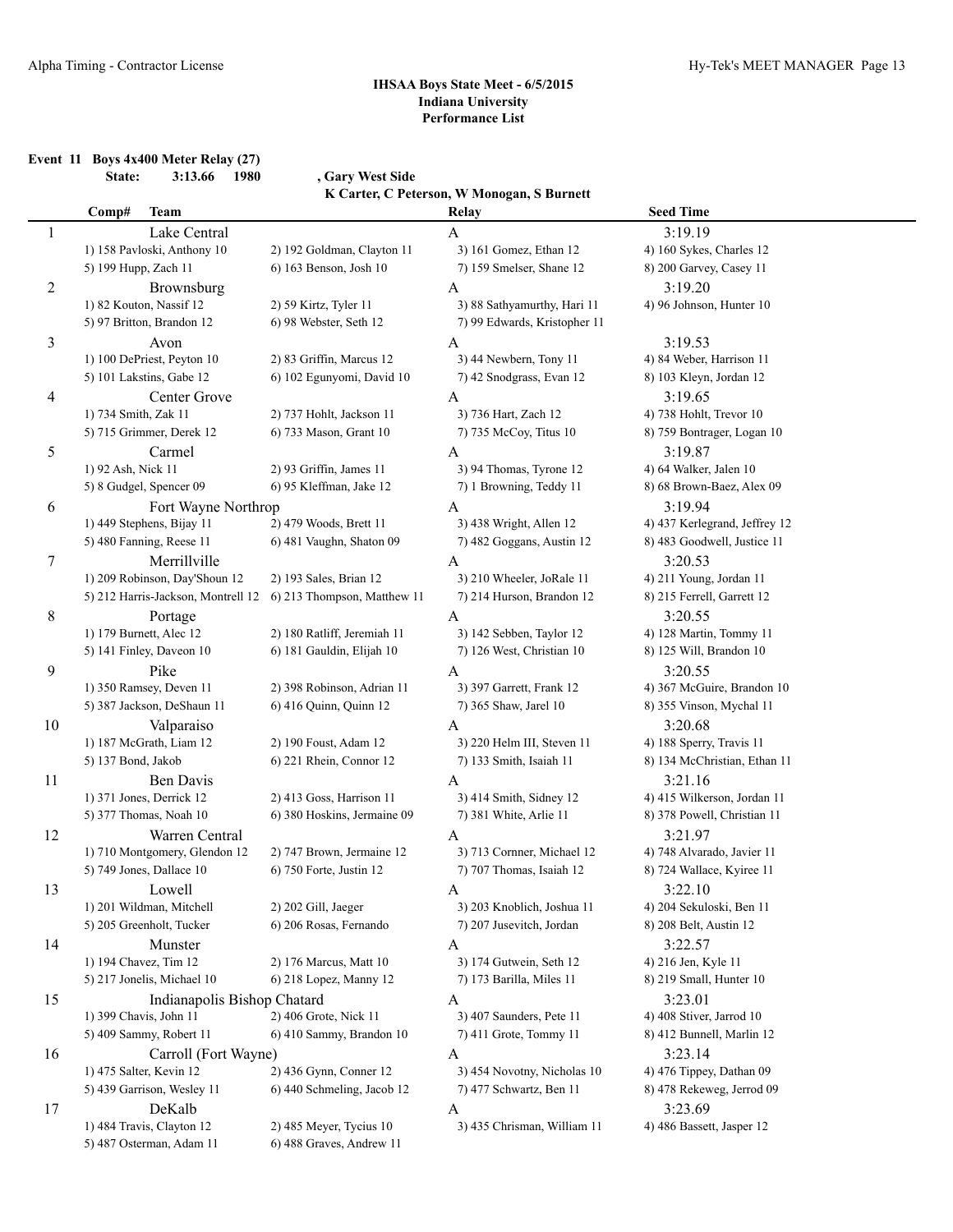# **Event 11 ... (Boys 4x400 Meter Relay (27))**

|    | <b>Team</b><br>Comp#          |                                                          | Relay                         | <b>Seed Time</b>            |
|----|-------------------------------|----------------------------------------------------------|-------------------------------|-----------------------------|
| 18 | <b>Bloomington North</b>      |                                                          | A                             | 3:23.70                     |
|    | 1) 519 Frazier, Bryce 11      | 2) 554 Ludwig, Drew 12                                   | 3) 526 Farmer, Isaiah 10      | 4) 542 Wilson, Delvon 12    |
|    | 5) 520 McCarty, Matt 12       | 6) 556 Stumpf, Malik 09                                  | 7) 578 Fowler, Jacob 10       | 8) 521 Woelmer, Philip 12   |
| 19 | Floyd Central                 |                                                          | $\mathsf{A}$                  | 3:24.30                     |
|    | 1) 617 Sturgeon, Connor 11    | 2) 626 Klingsmith, Gaige 12                              | 3) 619 Wallace, Adam 12       | 4) 652 Villegas, Antonio 10 |
|    | 5) 651 Smith, Brendon 11      | 6) 618 Bussabarger, Parker 12                            | 7) 629 Blakeman, Chase 12     | 8) 647 Canter, Luke 11      |
| 20 | South Bend Saint Joseph       |                                                          | A                             | 3:25.41                     |
|    | 1) 318 Rowell, Courtney 10    | 2) 319 Kiai, James 12                                    | 3) 259 Radvansky, Grayson 11  | 4) 260 Otiato, Max 11       |
|    | 5) 320 Roth, Sam 11           | 6) 321 Chappell-Cromartie, Brendan 7) 322 Sandor, Pat 11 |                               | 8) 323 Scales, Chris 10     |
| 21 | South Bend Adams              |                                                          | A                             | 3:25.48                     |
|    | 1) 310 Gee, Prince 12         | 2) 311 Nyirongo, Joel 12                                 | 3) 312 Dixon, Cambrin 11      | 4) 313 Crumbley, Breon 12   |
|    | 5) 314 Lacy, Brent 10         | 6) 315 Nyirongo, Moses 11                                | 7) 316 Casares, Colin 12      | 8) 317 Toliver, Milton 09   |
| 22 | NorthWood                     |                                                          | A                             | 3:25.66                     |
|    | 1) 305 Yoder, Brayton 09      | 2) 306 Griffen, Garrett 10                               | 3) 307 Skwarcan, Nicholas 12  | 4) 266 Gessinger, Bailey 11 |
|    | 5) 308 Chupp, Zackery 11      | 6) 309 Gessinger, Landen 09                              |                               |                             |
| 23 | Whiteland Community           |                                                          | A                             | 3:26.06                     |
|    | 1) 751 Benson, Brandon 12     | 2) 752 Cloud, Shaw 11                                    | 3) 753 Ogega, Djimmon 10      | 4) 754 Walters, Jacob 11    |
|    | 5) 755 Doty, Tyler 11         | 6) 756 Patterson, Brandon 11                             | 7) 757 Livingston, Raine 09   | 8) 758 Williams, Jared 11   |
| 24 | Princeton Community           |                                                          | A                             | 3:26.95                     |
|    | 1) 612 Pfeil, Seth 12         | 2) 608 Dzienciol, Philip 11                              | 3) 615 Walker, Desmond 10     | 4) 669 Wildt, Joe 11        |
|    | 5) 614 Wagner, Roman 11       | 6) 611 Niederhaus, Nate 12                               | 7) 670 Bonaparte, Marquise 11 |                             |
| 25 | Jeffersonville                |                                                          | A                             | 3:27.32                     |
|    | 1) 579 Salazar, Isaiah 12     | 2) 580 Stinson, Dylan 12                                 | 3) 581 Henry, Tyrone 11       | 4) 549 Oliver, Guy 12       |
|    | 5) 582 Daugharty, DaSean 12   | 6) 583 Embry, Casey 12                                   | 7) 584 Waldrop, Arthur 11     |                             |
| 26 | <b>Bedford North Lawrence</b> |                                                          | A                             | 3:27.85                     |
|    | 1) 560 Flinn, Garrett 11      | 2) 559 Dotts, Nathan 12                                  | 3) 558 Kuehn, Isaac 11        | 4) 585 Smith, Jordan 12     |
|    | 5) 586 Sims, Justin 11        | 6) 587 Adams, Alex 11                                    | 7) 565 Wagner, Micah 10       | 8) 588 Weilbaker, Braden 09 |
| 27 | Castle                        |                                                          | $\mathsf{A}$                  | 3:28.39                     |
|    | 1) 662 Buettner, Austin 11    | 2) 666 Cameron, Jack 09                                  | 3) 663 Dayton, Scott 11       | 4) 667 Gonzales, Rafael 11  |
|    | 5) 664 Higginson, Jadrien 09  | 6) 665 Mclean, Noah 10                                   | 7) 668 Watkins, Evan 12       | 8) 627 Wright, Jordan 11    |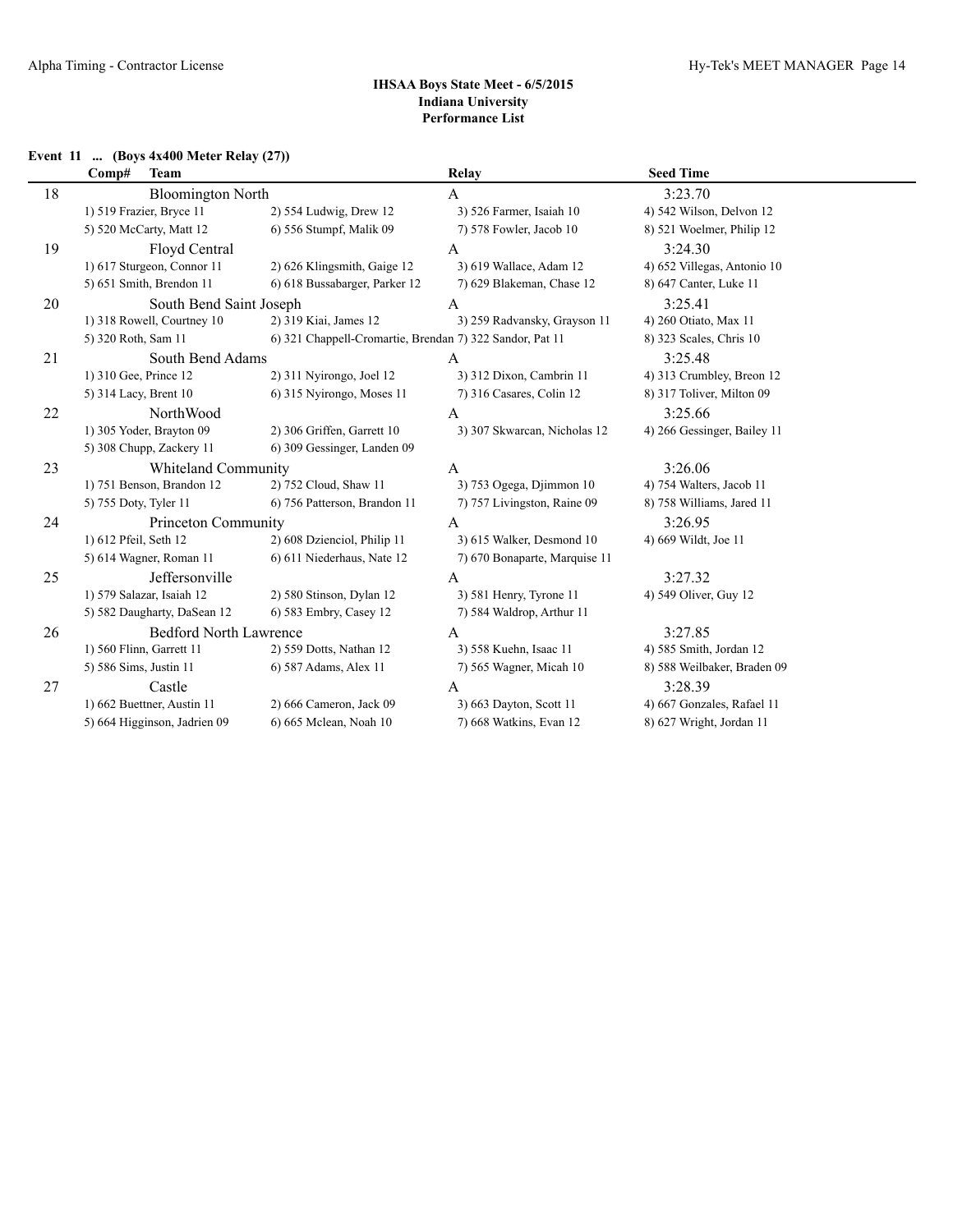|                |        | Event 12 Boys Discus Throw (27) |                               |                          |                  |  |
|----------------|--------|---------------------------------|-------------------------------|--------------------------|------------------|--|
|                | State: | 217-01<br>1993                  | John Schulte, Hanover Central |                          |                  |  |
|                | Comp#  | Name                            |                               | Year School              | <b>Seed Mark</b> |  |
| 1              | 110    | Schall, David                   |                               | 12 Avon                  | 195-00           |  |
| $\overline{c}$ | 769    | Tidd, Cameron                   | 11                            | Center Grove             | 183-03           |  |
| 3              | 228    | Ray, Nicholas                   | 10                            | Hobart                   | 175-11           |  |
| 4              | 513    | Harris, Grant                   | 11                            | Southern Wells           | 166-05           |  |
| 5              | 422    | Downs, Marcus                   | 12                            | Park Tudor               | 165-07           |  |
| 6              | 768    | Myers, Rhett                    | 11                            | Columbus East            | 161-05           |  |
| 7              | 512    | Jamicich, James                 | 11                            | Carroll (Fw)             | 161-02           |  |
| 8              | 421    | Brandon, Justin                 | 12                            | <b>Ben Davis</b>         | 161-01           |  |
| 9              | 514    | Cagnet, Eric                    |                               | 12 Angola                | 160-05           |  |
| 10             | 333    | Fickert, Michael                |                               | 12 Northridge            | 159-09           |  |
| 11             | 767    | Emberton, Ryder                 | 10                            | Whiteland Co.            | 159-05           |  |
| 12             | 765    | Phillips, Zachary               | 12                            | Greenfield-Central       | 159-01           |  |
| 13             | 108    | Murphy, Bradley                 | 12                            | Hamilton Sou             | 159-00           |  |
| 14             | 766    | Wallpe, Evan                    | 11                            | North Decatur            | 157-02           |  |
| 15             | 109    | Williams, Kyle                  | 11                            | Lebanon                  | 157-01           |  |
| 16             | 594    | Harris, Spencer                 | 12                            | <b>Silver Creek</b>      | 157-00           |  |
| 17             | 515    | Thompson, Jacob                 | 10                            | Eastside                 | 156-08           |  |
| 18             | 227    | Fanta, Trenton                  |                               | Hanover Central          | 156-00           |  |
| 19             | 592    | Hopkins, Will                   | 11                            | <b>Bloomington South</b> | 155-05           |  |
| 20             | 676    | Braunecker, Noah                | 12                            | <b>Forest Park</b>       | 152-09           |  |
| 21             | 226    | Kessler, Mitchell               | 12                            | Crown Point              | 152-00           |  |
| 22             | 593    | Fleener, Brandon                |                               | 12 Edgewood              | 151-03           |  |
| 23             | 423    | Bandy, Aaren                    |                               | 12 Lawrence Central      | 150-02           |  |
| 24             | 677    | Scott, David                    | 12                            | <b>EV</b> Harrison       | 149-03           |  |
| 25             | 334    | Scheidt, Andrew                 |                               | 12 Warsaw Community      | 147-11           |  |
| 26             | 678    | Maier, Cameron                  | 10                            | Mt. Vernon               | 142-03           |  |
| 27             | 332    | BeMiller, Zachary               |                               | 12 NorthWood             | 139-02           |  |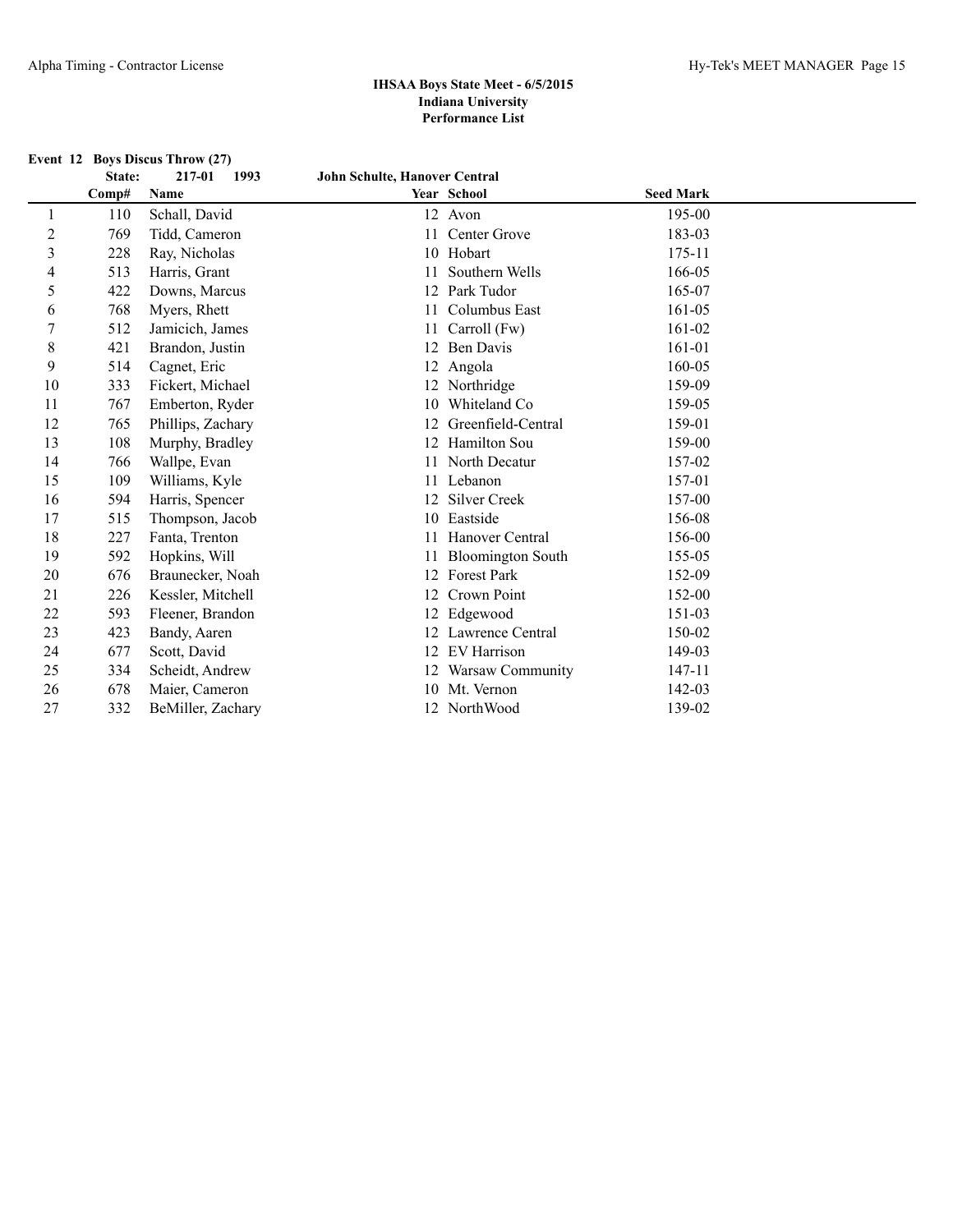|                  | Event 13 Boys Shot Put (27) |                    |                    |                       |                  |  |
|------------------|-----------------------------|--------------------|--------------------|-----------------------|------------------|--|
|                  | State:                      | 1997<br>66-08.50   | Jeremy Allen, Pike |                       |                  |  |
|                  | Comp#                       | Name               |                    | Year School           | <b>Seed Mark</b> |  |
| 1                | 770                         | Trawick, Nathon    |                    | 12 Richmond           | 61-00.00         |  |
| $\sqrt{2}$       | 110                         | Schall, David      |                    | 12 Avon               | 60-03.25         |  |
| $\mathfrak{Z}$   | 111                         | Laconi, Vince      |                    | 12 Carmel             | 59-11.00         |  |
| 4                | 226                         | Kessler, Mitchell  |                    | 12 Crown Point        | 57-02.00         |  |
| 5                | 112                         | Overton, Sam       |                    | 12 Avon               | 56-06.75         |  |
| 6                | 424                         | Brewer, Jalil      |                    | 11 Ben Davis          | 56-05.00         |  |
| $\boldsymbol{7}$ | 594                         | Harris, Spencer    |                    | 12 Silver Creek       | 56-05.00         |  |
| $\,$ $\,$        | 426                         | Buie, Nas          |                    | 12 Pike               | 56-02.00         |  |
| 9                | 425                         | Pitts, Dallas      |                    | 12 Ben Davis          | 55-11.00         |  |
| 10               | 596                         | Montgomery, Jordon | 12                 | <b>TH</b> South       | 55-10.00         |  |
| 11               | 232                         | McCann, Tyler      |                    | 12 Portage            | 55-09.50         |  |
| 12               | 768                         | Myers, Rhett       | 11                 | Columbus East         | 55-05.50         |  |
| 13               | 231                         | Walker, Garrett    | 12                 | Chesterton            | 55-05.00         |  |
| 14               | 227                         | Fanta, Trenton     | 11                 | Hanover Central       | 54-09.50         |  |
| 15               | 333                         | Fickert, Michael   | 12                 | Northridge            | 54-03.00         |  |
| 16               | 230                         | Cota, Luke         | 12                 | Chesterton            | 53-08.00         |  |
| 17               | 517                         | Blackwell, Curtis  |                    | 10 Norwell            | 52-11.00         |  |
| 18               | 516                         | LeFever, Drew      | 11                 | South Adams           | 52-06.50         |  |
| 19               | 229                         | Steele, Lamonte    | 12                 | Gary West Side        | 52-03.50         |  |
| 20               | 335                         | Ricketts, Zac      |                    | 12 Bremen             | 52-02.00         |  |
| 21               | 595                         | Freeman, Ryan      |                    | 12 Bloomington South  | 52-01.00         |  |
| 22               | 518                         | Harnish, Piercen   |                    | 12 Norwell            | 51-08.75         |  |
| 23               | 336                         | Wawrzyniak, Nick   | 12                 | SB St Joesph          | 51-07.50         |  |
| 24               | 771                         | Hendricks, Tyler   |                    | 12 Franklin Community | 50-07.50         |  |
| 25               | 680                         | Hoffman, Isaac     |                    | 12 EV Reitz Memoria   | 48-11.00         |  |
| 26               | 676                         | Braunecker, Noah   |                    | 12 Forest Park        | 47-10.50         |  |
| 27               | 679                         | Farmer. Isiah      |                    | 12 Castle             | 47-04.50         |  |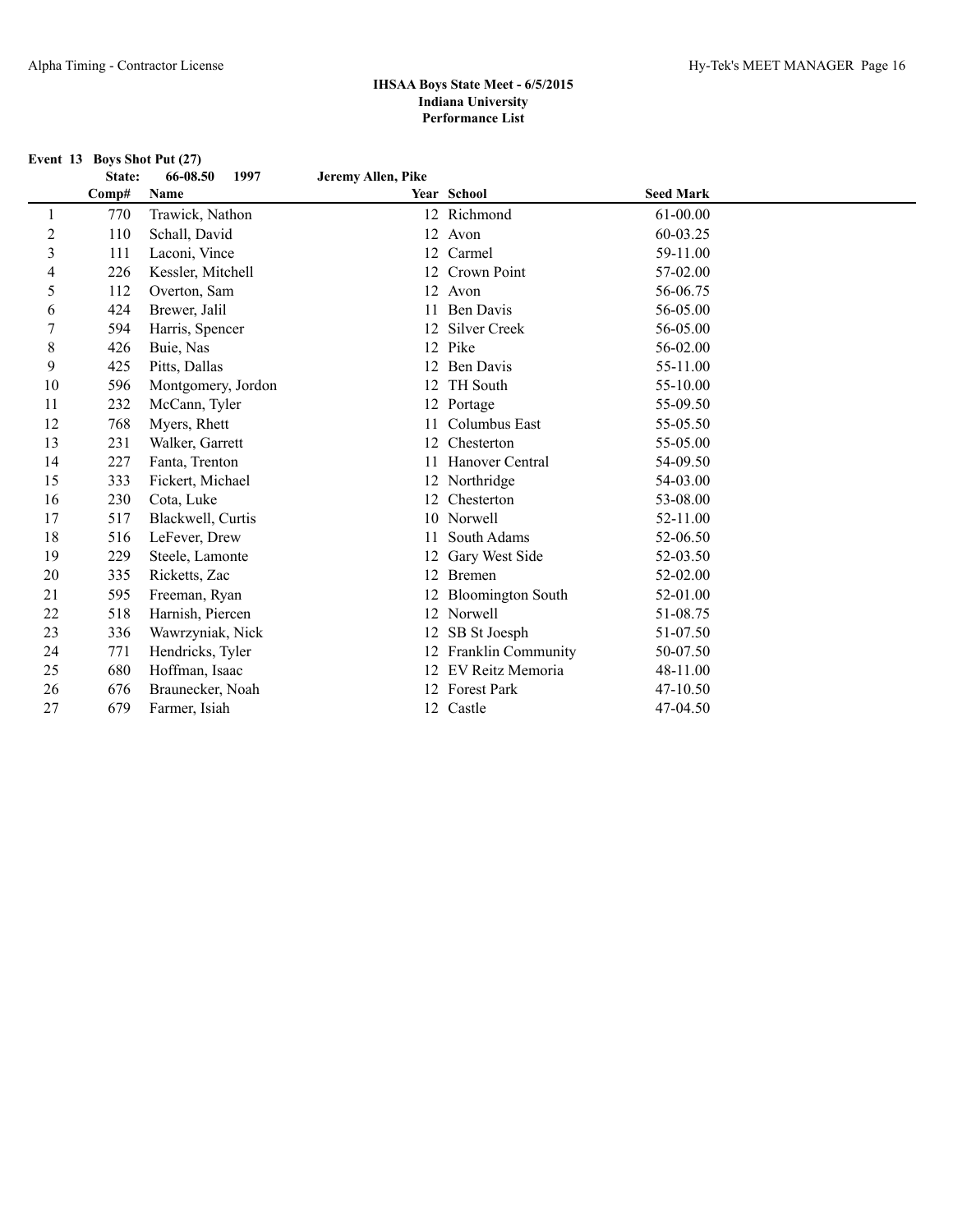|                         |        | Event 14 Boys Long Jump (29) Prelims |                     |                         |                  |  |
|-------------------------|--------|--------------------------------------|---------------------|-------------------------|------------------|--|
|                         | State: | 24-07.75<br>1995                     | Frank Young, Kokomo |                         |                  |  |
|                         | Comp#  | Name                                 |                     | Year School             | <b>Seed Mark</b> |  |
| $\mathbf{1}$            | 378    | Powell, Christian                    |                     | 11 Ben Davis            | 23-08.00         |  |
| $\overline{c}$          | 69     | Carver, Tres                         |                     | 12 Fishers              | 23-07.75         |  |
| $\overline{\mathbf{3}}$ | 233    | Downs, Jordan                        |                     | 12 Merrillville         | 23-05.75         |  |
| 4                       | 327    | Dewitt, Mitch                        |                     | 11 Fairfield            | 23-05.50         |  |
| 5                       | 324    | Harris, Treyton                      |                     | 12 Elkhart Central      | 23-04.25         |  |
| 6                       | 330    | Burns, Eric                          |                     | Culver Academy          | 23-01.75         |  |
| $\tau$                  | 235    | Wasz, Jacob                          |                     | 11 Wheeler              | 22-11.75         |  |
| 8                       | 376    | Evans, Chris                         |                     | 11 Ben Davis            | 22-11.00         |  |
| 9                       | 234    | Williams, Dion                       |                     | 11 Laporte              | 22-10.50         |  |
| 10                      | 107    | Guillory, Tiger                      |                     | 12 Hamilton Sou         | 22-10.00         |  |
| 11                      | 326    | Nix, Jordan                          |                     | 12 Kokomo               | 22-07.75         |  |
| 12                      | 331    | White, Jacob                         |                     | North Miami             | 22-07.75         |  |
| 13                      | 433    | Eskridge, D'Wayne                    |                     | 11 Bluffton             | 22-07.50         |  |
| 14                      | 329    | Gorset, Sabin                        |                     | 12 Penn                 | 22-06.50         |  |
| 15                      | 49     | James, Isaac                         |                     | 12 Carmel               | 22-06.50         |  |
| 16                      | 554    | Ludwig, Drew                         |                     | 12 Bloomington North    | 22-06.00         |  |
| 17                      | 289    | Brazier, Anthony                     | 11                  | SB Washington           | 22-05.75         |  |
| 18                      | 328    | Edwards, Kyle                        | 11                  | Mishawaka               | 22-02.75         |  |
| 19                      | 427    | Buchanan, Christian                  |                     | Perry Meridian          | 21-11.50         |  |
| 20                      | 511    | Dean, Preston                        | 12                  | Eastside                | 21-09.75         |  |
| 21                      | 761    | Burton, Mitchell                     | 10                  | Columbus North          | 21-06.75         |  |
| 22                      | 719    | Price, Ishmael                       |                     | 12 Warren Central       | 21-06.50         |  |
| 23                      | 673    | Wilkerson, Javon                     |                     | 10 Princeton            | 21-06.25         |  |
| 24                      | 672    | Porter, Kevin                        |                     | <b>Evansville Bosse</b> | 21-05.25         |  |
| 25                      | 589    | Miller, Zach                         | 12                  | Jennings County         | 21-05.00         |  |
| 26                      | 457    | Anderson, Samuel                     | 11                  | Carroll (Fw)            | 21-04.75         |  |
| 27                      | 760    | Saylor, Justin                       |                     | 11 Roncalli             | 21-04.75         |  |
| 28                      | 671    | Oberhausen, Micah                    |                     | 10 Providence           | 21-03.00         |  |
| 29                      | 549    | Oliver, Guy                          |                     | 12 Jeffersonville       | 21-02.50         |  |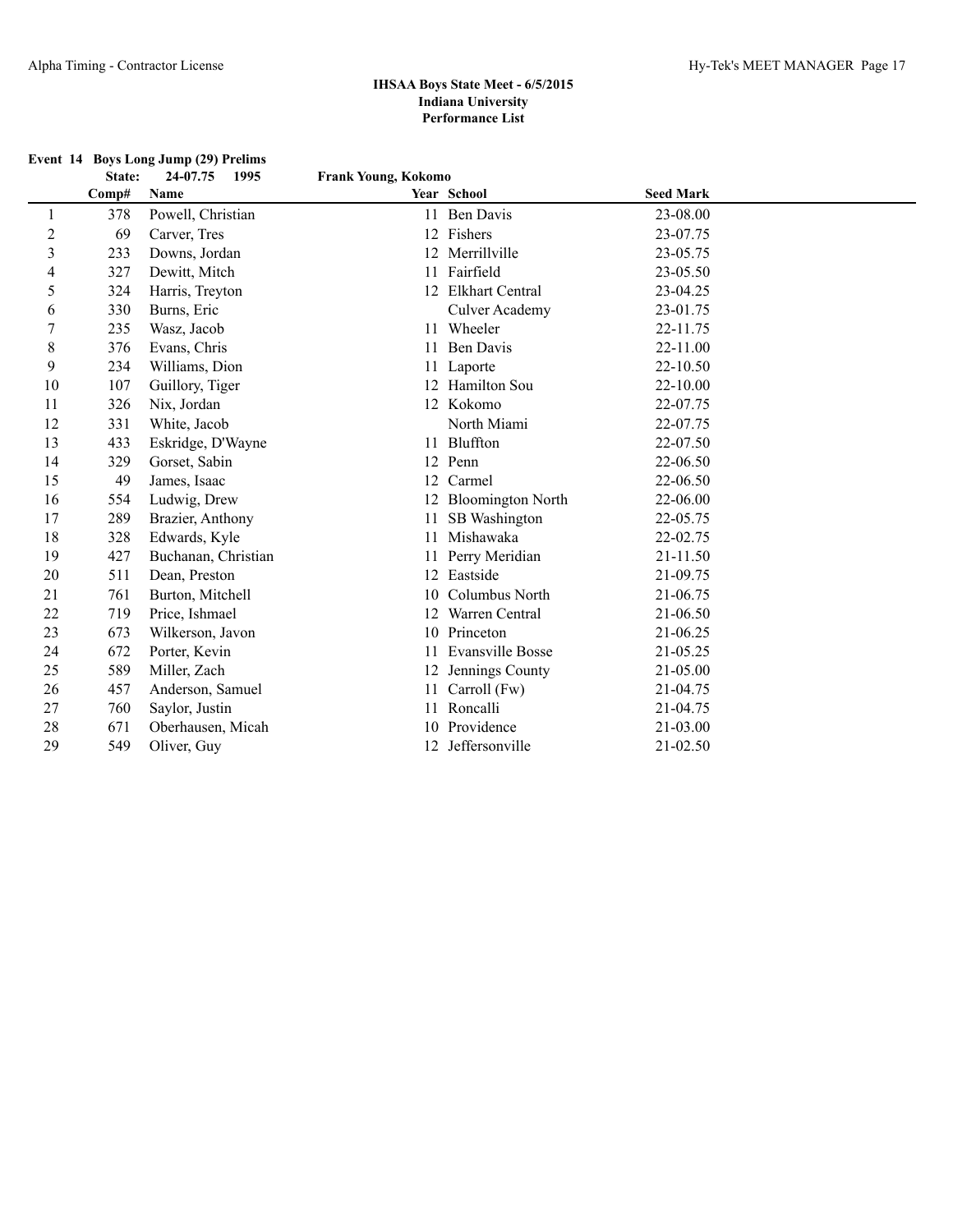|                         |        | Event 15 Boys High Jump (29) |                                 |                          |                  |  |
|-------------------------|--------|------------------------------|---------------------------------|--------------------------|------------------|--|
|                         | State: | 1977<br>7-01.25              | <b>Jeff Woodard, New Albany</b> |                          |                  |  |
|                         | State: | 7-01.25<br>1980              | <b>Ron Jones, Mt Vernon</b>     |                          |                  |  |
|                         | State: | 7-01.25<br>1980              | <b>Adam Shumpert, Peru</b>      |                          |                  |  |
|                         | Comp#  | Name                         |                                 | Year School              | <b>Seed Mark</b> |  |
| 1                       | 672    | Porter, Kevin                |                                 | 11 Evansville Bosse      | $6 - 10.00$      |  |
| $\overline{c}$          | 417    | Minor, Rahman                |                                 | 10 Pike                  | 6-08.00          |  |
| $\overline{\mathbf{3}}$ | 324    | Harris, Treyton              |                                 | 12 Elkhart Central       | $6 - 06.00$      |  |
| 4                       | 278    | Gilmer, Jacob                |                                 | 12 Wawasee               | $6 - 06.00$      |  |
| 5                       | 104    | Ehigbai, Francis             |                                 | 12 Hamilton Sou          | $6 - 06.00$      |  |
| 6                       | 419    | Watkins, DaMarcus            |                                 | 12 Liberty Christian     | 6-05.00          |  |
| 7                       | 418    | Patterson, Aubrey            |                                 | 12 Anderson              | 6-05.00          |  |
| 8                       | 555    | Laffoon, Malik               | 11                              | <b>Bloomington North</b> | $6 - 05.00$      |  |
| 9                       | 675    | Hansen, Evan                 |                                 | 12 EV Reitz Memoria      | $6-04.00$        |  |
| 10                      | 762    | Dennis, Jerrell              | 12                              | Warren Central           | $6 - 04.00$      |  |
| 11                      | 674    | Hickman, Isaiah              |                                 | 12 New Albany            | $6 - 04.00$      |  |
| 12                      | 106    | Chrisensen, Jason            | 12                              | Southmont                | $6 - 04.00$      |  |
| 13                      | 105    | Lloyd, Devin                 |                                 | 12 Hamilton Sou          | $6 - 04.00$      |  |
| 14                      | 76     | Rogers, Noah                 | 11                              | Fishers                  | $6 - 04.00$      |  |
| 15                      | 415    | Wilkerson, Jordan            |                                 | 11 Ben Davis             | $6 - 04.00$      |  |
| 16                      | 223    | Armstrong, Daniel            | 11                              | Michigan City            | $6 - 04.00$      |  |
| 17                      | 420    | Bisal, Asmar                 |                                 | 12 Ben Davis             | $6 - 04.00$      |  |
| 18                      | 325    | Downey, Brock                |                                 | 12 Northridge            | $6-04.00$        |  |
| 19                      | 140    | Smallwood, Makiyah           |                                 | 10 Michigan City         | $6 - 04.00$      |  |
| 20                      | 506    | Brown, Isaac                 |                                 | DeKalb                   | $6 - 03.00$      |  |
| 21                      | 507    | McDonald, Lindon             |                                 | 11 Westview              | $6 - 02.00$      |  |
| 22                      | 505    | Bennett, Austin              |                                 | 12 Carroll (Fw)          | $6 - 02.00$      |  |
| 23                      | 225    | Blank, Brad                  |                                 | 12 Hebron                | $6 - 02.00$      |  |
| 24                      | 591    | Ragon, Seth                  | 10                              | Seymour                  | $6 - 02.00$      |  |
| 25                      | 222    | Swope, Spencer               |                                 | 12 Crown Point           | $6 - 02.00$      |  |
| 26                      | 590    | Furgason, Wes                | 12                              | Jennings County          | $6 - 02.00$      |  |
| 27                      | 763    | Reynolds, Brayden            | 11                              | Franklin Central         | $6 - 02.00$      |  |
| 28                      | 764    | Settles, Blake               | 11                              | Franklin Central         | $6 - 02.00$      |  |
| 29                      | 224    | Hemphill, Shanquan           |                                 | 11 Michigan City         | $6 - 02.00$      |  |